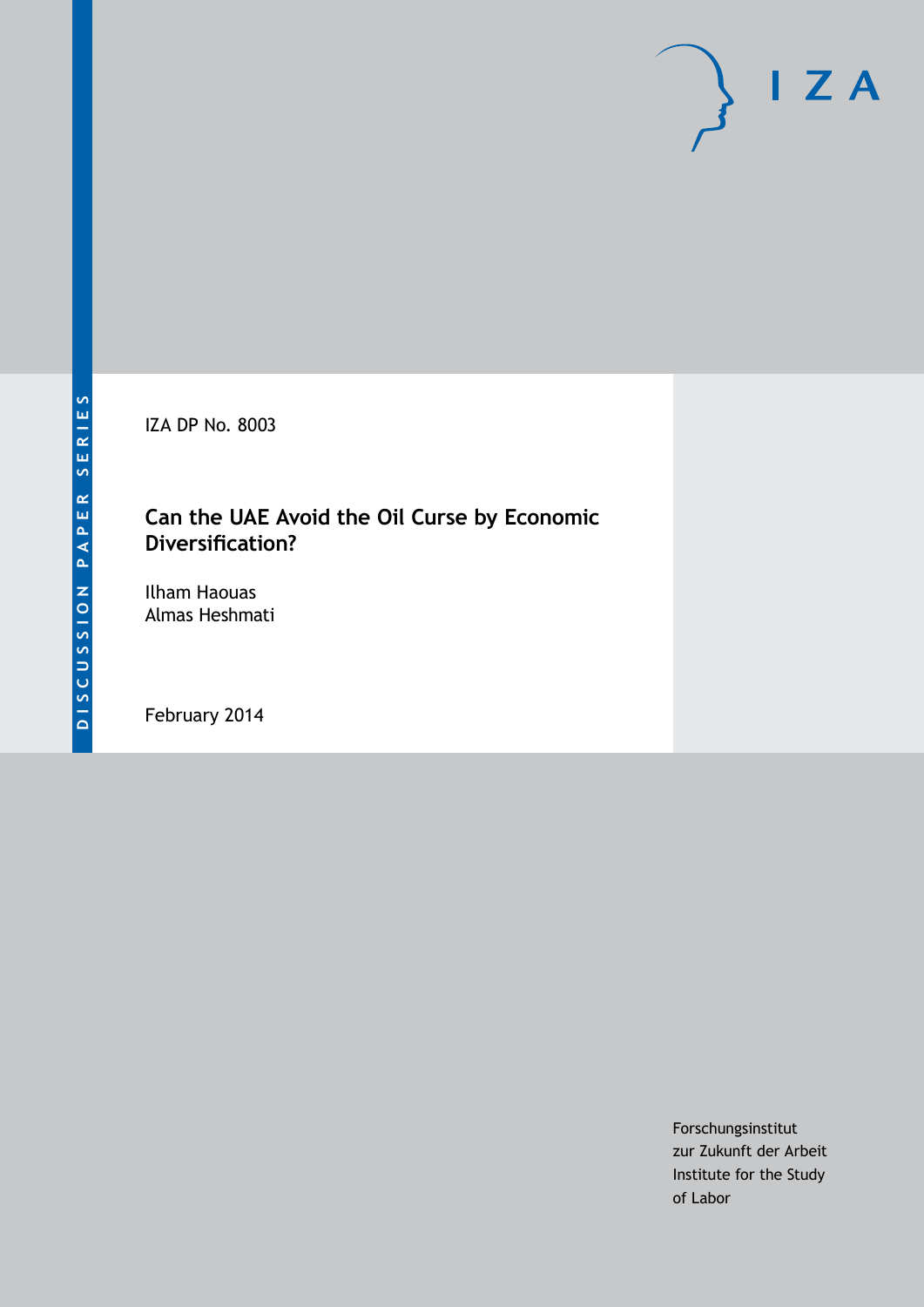# **Can the UAE Avoid the Oil Curse by Economic Diversification?**

## **Ilham Haouas**

*Abu Dhabi University*

### **Almas Heshmati**

*Sogang University and IZA*

Discussion Paper No. 8003 February 2014

IZA

P.O. Box 7240 53072 Bonn Germany

Phone: +49-228-3894-0 Fax: +49-228-3894-180 E-mail: [iza@iza.org](mailto:iza@iza.org)

Any opinions expressed here are those of the author(s) and not those of IZA. Research published in this series may include views on policy, but the institute itself takes no institutional policy positions. The IZA research network is committed to the IZA Guiding Principles of Research Integrity.

The Institute for the Study of Labor (IZA) in Bonn is a local and virtual international research center and a place of communication between science, politics and business. IZA is an independent nonprofit organization supported by Deutsche Post Foundation. The center is associated with the University of Bonn and offers a stimulating research environment through its international network, workshops and conferences, data service, project support, research visits and doctoral program. IZA engages in (i) original and internationally competitive research in all fields of labor economics, (ii) development of policy concepts, and (iii) dissemination of research results and concepts to the interested public.

<span id="page-1-0"></span>IZA Discussion Papers often represent preliminary work and are circulated to encourage discussion. Citation of such a paper should account for its provisional character. A revised version may be available directly from the author.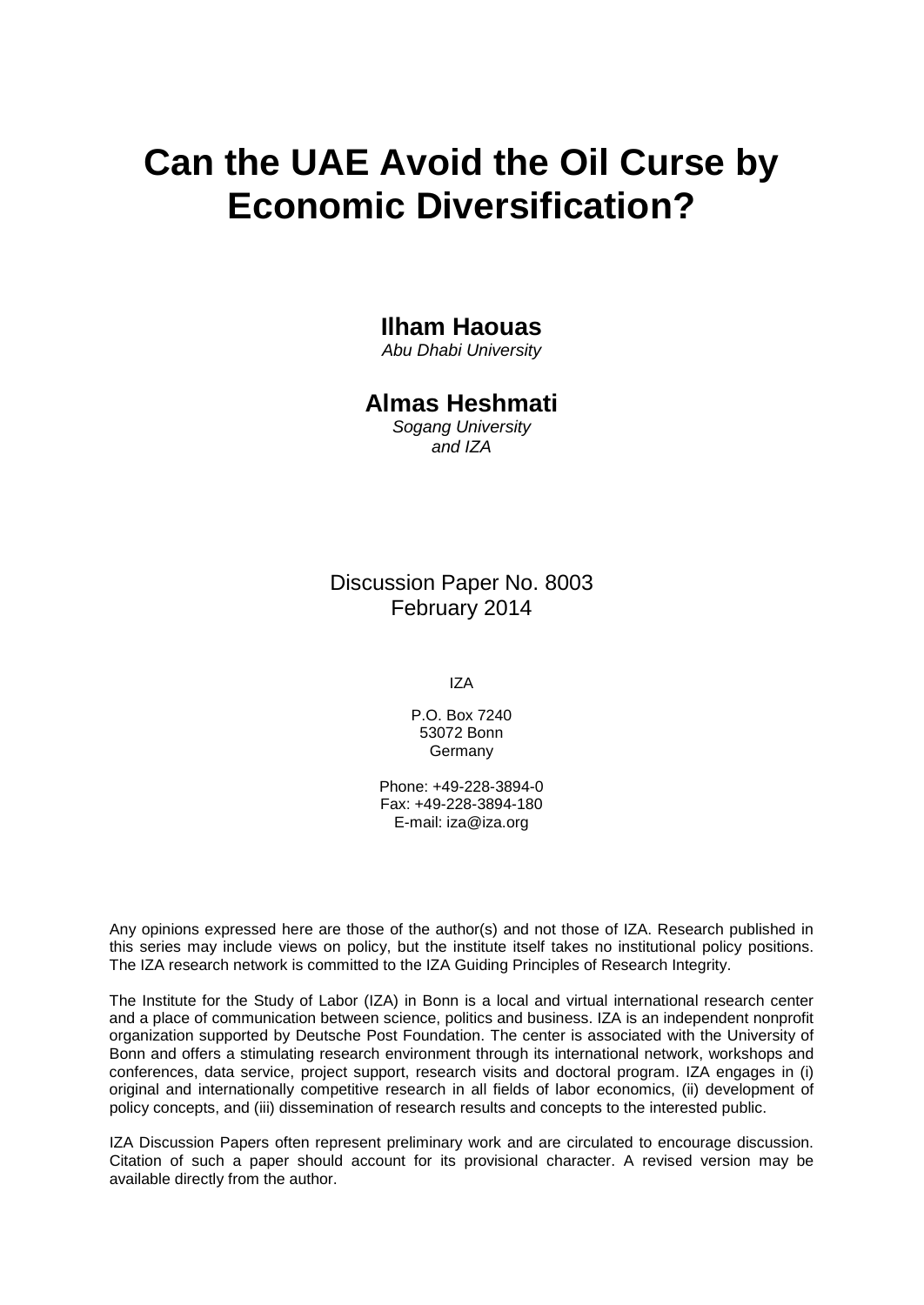IZA Discussion Paper No. 8003 February 2014

# **ABSTRACT**

## **Can the UAE Avoid the Oil Curse by Economic Diversification?[\\*](#page-1-0)**

Recent research conclude that the GCC economies have failed to address the oil curse. They are far behind other countries, especially those in the G7, which possess huge reserves of oil wealth but have undertaken economic diversification to correct the ill-effects of an oil curse. This paper takes an in-depth look into the UAE economy as a model but also as a reminder of the struggles ahead. The findings support the fact that the UAE is facing an oil curse. Declining levels of total factor productivity, GDP volatility, negative returns on investment, and a labor force that is too reliant on government's supply of jobs are among the many reasons that support the thesis. The UAE has made good progress in recent years to diversify its economy. However, the drivers of economic growth in the UAE are vulnerable to external shocks outside of the Emirate's control. It is now critical that the UAE take steps to mitigate economic disruptions that might result from these shocks. In this case study the UAE economic performance is examined, and a data-driven roadmap for sustainable growth is suggested. The analysis shows that greater efforts are needed to stimulate the diversification of the production base by encouraging increased domestic, especially private, investment. Well-targeted policies should be adopted to accelerate reform and facilitate the involvement of the private sector in the economy.

JEL Classification: C22, E20, L16, L71, O11, O53

Keywords: growth accounting, TFP, oil curse, economic diversification, UAE

Corresponding author:

Almas Heshmati Department of Economics, Room K526 Sogang University 35 Baekbeom-ro Mapo-gu, Seoul 121-742 Korea E-mail: [heshmati@korea.ac.kr](mailto:heshmati@korea.ac.kr)

This paper is a part of a project financed by the Economic Research Forum (ERF). The authors received excellent research assistance provided by Dantes D. which is gratefully acknowledged. The authors would like also to thanks Mrs. R. Radwan and Dr. Babweva, M. for their comments and suggestions on an earlier version of this paper.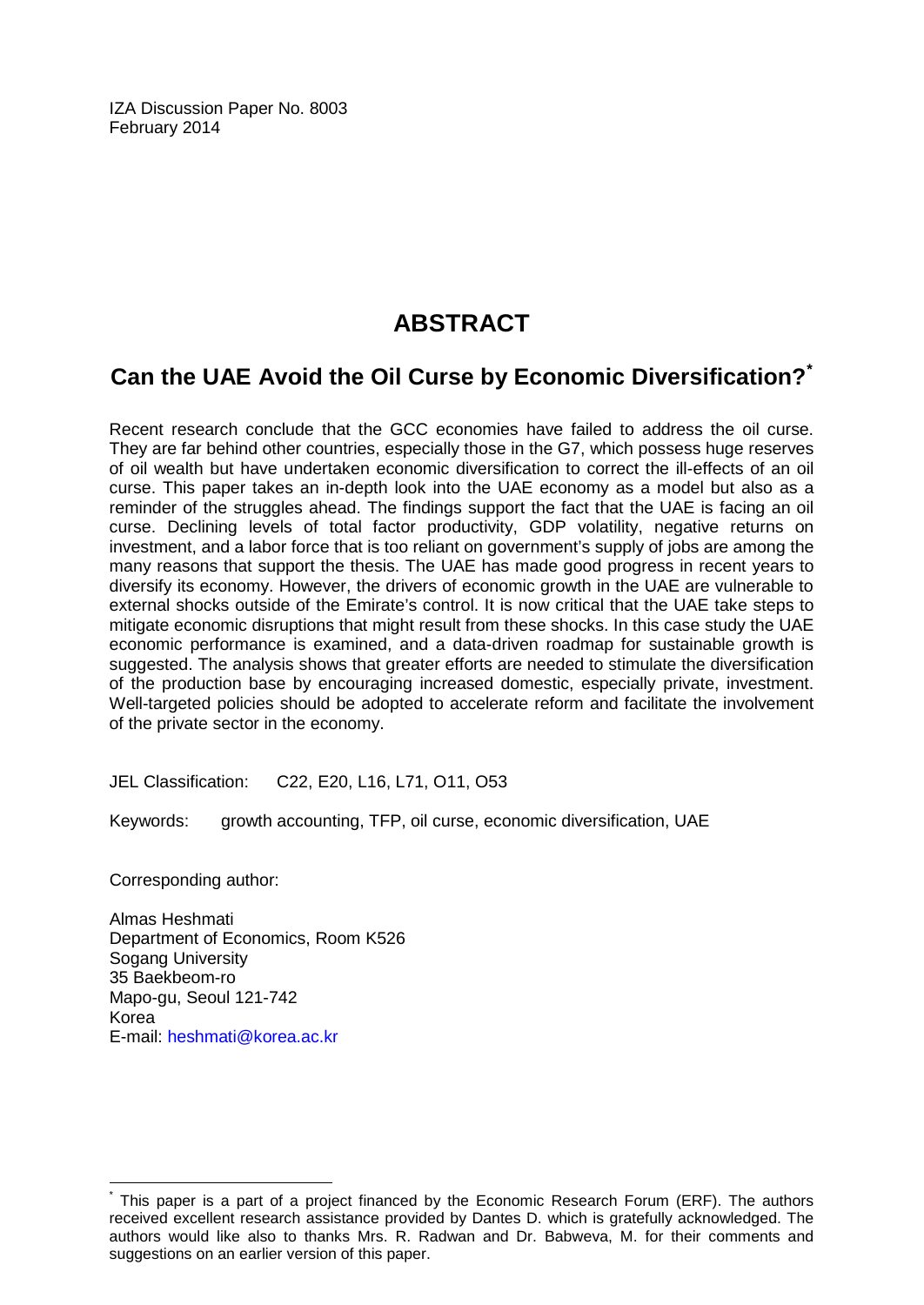#### **1. Introduction**

The United Arab Emirates (UAE) is a federation of seven different emirates which together comprise the third largest economy in the Middle East, after Saudi Arabia and Iran. Its per capita GDP is second only to Qatar. UAE GDP growth has averaged about 5% per annum, but has oscillated from negative to positive throughout the years as dictated by oil prices. The UAE is an important producer of natural gas and oil, ranking seventh globally in total proven reserves of both. Abu Dhabi, the country's capital and also the largest emirate in the federation, possesses the majority of oil and natural gas reserves followed by Dubai, with small amounts in Sharjah and Ras Al-Khaimah. The country is also a member of the Organization of Petroleum Exporting Countries  $(OPEC)^1$ .

Much of the UAE's improved economic performance over the recent years is a result of positive steps taken to diversify its economy. Generally, non-oil GDP has sustained positive growth rates but without high volatility like the oil sector. As this case study later shows, the growth in goods and services sectors is establishing a greater share in GDP, which has stabilized the aggregate GDP growth rate. The economic volatility resulting from the oil wealth is being offset by positive productive returns from greater economic diversification.

The prosperity of the UAE and its rapid transformation into a booming economy has been made possible by revenues from oil exports. Its resource wealth has contributed to its overall growth; specifically, a rise in oil export prices led to improvements in the terms of trade determinants of the growth rate formula. However, the oil wealth is not the only factor; the macroeconomic stability and financial development of the UAE cannot be ignored.

High oil prices strengthened the key macroeconomic indicators in the UAE. Recent empirical literature suggests that the income from oil production is more likely to have a negative development impact and, in the extreme case, it could lead to a decline in oil income at the end of the boom. The oil windfall actually slowed attempts to address some of the challenges while the global financial crisis has reminded policymakers that structural challenges must be addressed at a time when macroeconomic conditions are favorable and not when the economies are slowing down. (Elhiraika and Hamad, 2007)

However, the drivers of economic growth for the UAE are vulnerable to external shocks outside of the Emirate's control as a result of the global economic slowdown. The objective of this paper is to answer the following questions: (a) what role has economic diversification played in the UAE's economic growth? and (b) what is the cost of avoiding the oil curse?

In this paper we address the main policy questions, such as the diversification of the UAE economy, and the decline in total factor productivity (TFP) growth. Diversification has been the most important challenge for the country in the last decade. Human capital, labor distribution, privatization vs. public spending, and productive investments are among the factors that must be considered when planning to diversify the UAE economy in order to reduce the country's dependence on the resource wealth to achieve overall economic growth.

<span id="page-3-0"></span><sup>&</sup>lt;sup>1</sup> For a comprehensive report on Abu Dhabi economic vision 2030 and its areas of economic policy, see reports by Abu Dhabi Council for Economic Development and the Department of Planning and Economy, November 2008.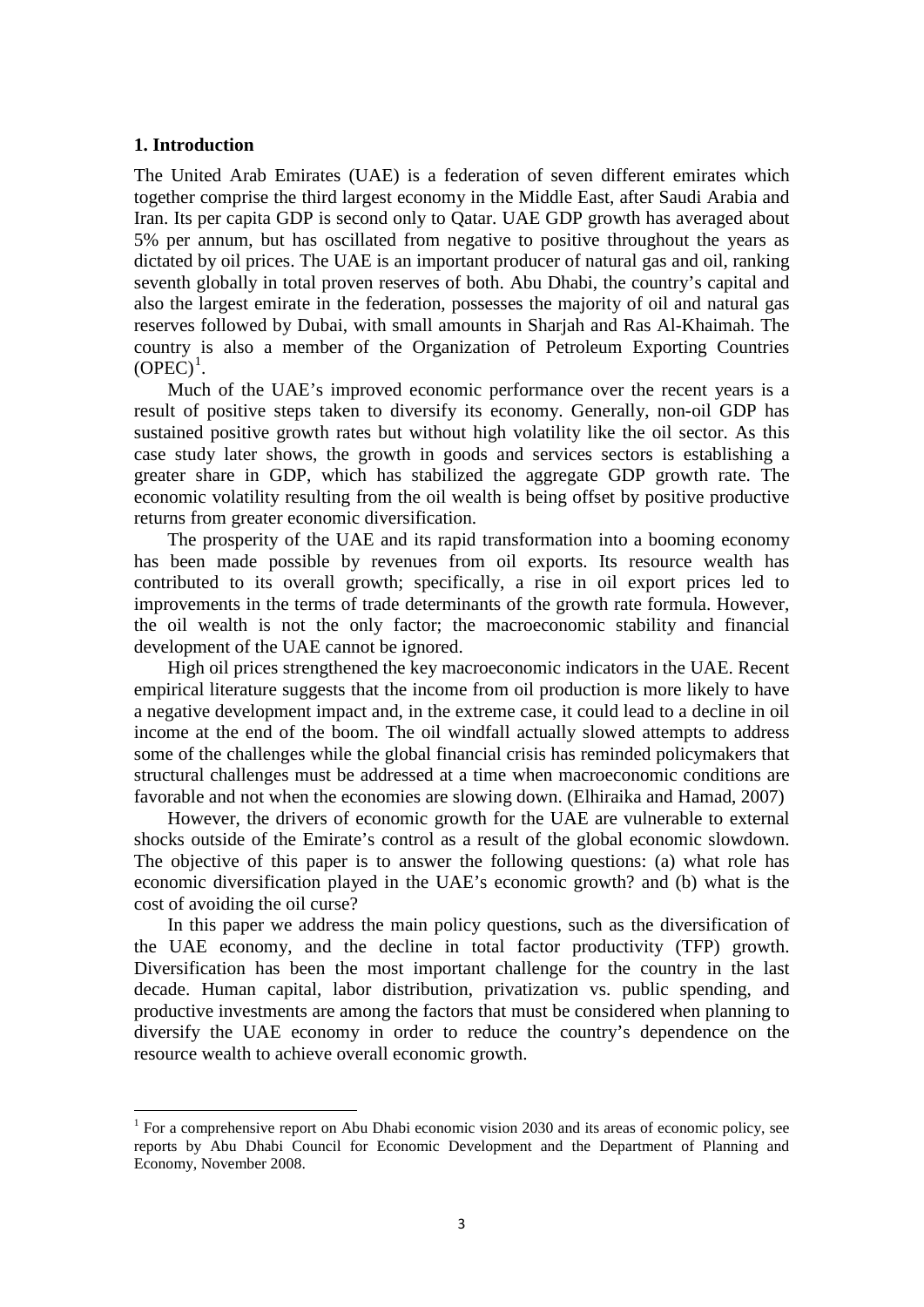We will also analyze the decline in total TFP growth and the Emirate's labor problem. The analysis will show that the Emirate's growth rate has been impacted by decreasing marginal rates of return on capital from unproductive investments that resulted from higher oil rents. The UAE should invest more resources on promoting structural growth in non-oil sectors. Low labor productivity can be addressed by shifting towards a better skilled domestic labor supply. The large influx of unskilled foreign labor has created a labor force that is not able to sustain productive growth. Although the lure of cheap foreign labor is an incentive to create more labor intensive private investments (Ministry of Labor 2000), the UAE government must focus on human capital investment in education and training, in order to stimulate economic growth.

The rest of this study is organized as follows: In Section 2, we discuss the overview of the UAE's economic performance. A regression model of the determinants of growth in the UAE is then specified and estimated in Section 3. In order to support the aggregate growth, a determinant of diversification model is used in Section 4 to measure the impact of particular areas under structural reform. A description of a balancing act is presented in Section 5. Finally Section 6 concludes with some policy remarks.

#### **2. An Overview of the UAE's Economy**

The UAE has taken steps in the right direction in recent years to diversify its economy. The share of the country's revenue from export of oil has decreased relative to the revenue from the non-oil sectors. In fact, the Institute of International Finance (IIF) stated in its October 2013 report that it sees favorable prospects for the GCC countries. The IIF cites continued robust growth in trade, tourism and transportation, coupled with higher government capital spending as strong growth drivers in 2013. Our most recent analysis discovers that UAE oil exports hit a record high in 2012 to \$125 billion, which is 5% higher than the previous yearly record revenue (Garbis and Abed, 2013). The Emirates economy is less vulnerable to the volatile world oil market prices as non-oil sectors show signs of growth (Fasano, 2002).

Following its brief economic recession in the year prior, related to the global economic crisis, the UAE returned to surplus in 2010. However, the drivers of economic growth do not withstand the external shocks of the global economic slowdown. The UAE's pro-cyclical fiscal policy exacerbates the economic cycle. Before the recession, the Central Bank increased liquidity. As part of monetary stimulus measures, the Central Bank continued to expand liquidity and accumulate large foreign assets, thereby increasing the money supply. Inflationary pressures resulting from high commodity prices and global economic slowdown could harm the UAE economy. A lax monetary policy to encourage domestic investment while decreasing domestic savings could also backfire. The IMF warns of an increase in to around 3% in the next two to three years, and, to top it all, the oil curse remains. It is time for the UAE to face up to this fact (Article IV Consultation, IMF 2011).

The argument is strengthened even further as we examine the period during the 1970s through 1980s, when the UAE experienced a period of high growth. The UAE government used surplus oil revenue for infrastructure and structural growth. However, this period of rapid growth hit a major inflection point to the downside brought about by lower oil prices. In the mid-1980s, the UAE experienced declining economic growth and high inflation. From 1975-1999, the economy had a volatile performance resulting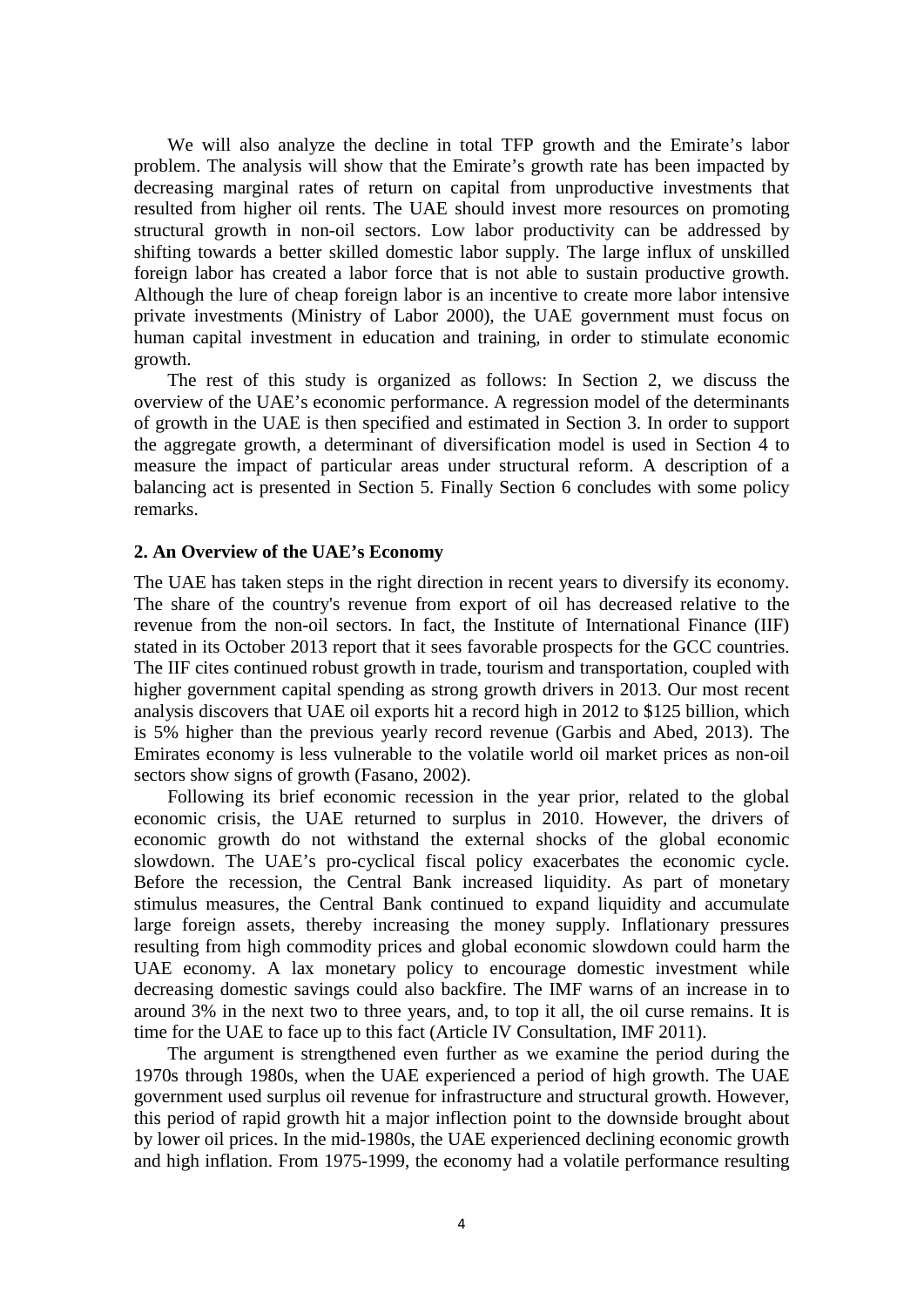from a high population growth, spurred mainly by a wave of immigration. The rapid increase in population was not productive as the per capita income declined along with total factor productivity. (Elhiraika and Hamad, 2007)

Nevertheless, the UAE economy is fairly stable. It is among the *Top 43 High Income Countries* judged by the Human Development Index. Its income is reliant on both oil and non-oil sectors. Despite having a high concentration of economic activity in the oil sector, non-oil aggregate GDP exceeds the crude-oil sector. In fact, the share of oil revenue in the UAE has decreased from 70% in 1970 to 40% in the 1990s. This is brought about by UAE government's efforts to diversify its economy<sup>[2](#page-3-0)</sup>.

Policies executed during this period of diversification and economic growth were meant to encourage private investment and domestic productivity. "The bulk of domestic investment in the 1990s went to the construction and real estate sector, followed by the transport and communication sector and manufacturing. Meanwhile, as percent of total investment, investment in the oil sector was almost halved in the 1990s." (Elhiraika and Hamad,  $2007$ )<sup>[3](#page-5-0)</sup>.



Figure 1: Less Reliant on Petrol: Private and Petrol Investments

Source: Ministry of Planning (1998)

We find that public investment is not productive due to decreasing marginal rates of capital return. This is a result of skewed investments in and out of the oil sector. These investments made by the government are channeled towards infrastructure services and some structural development. The area that demands greater attention is thus the promotion of private investment. Figure 1 shows that the share of private investment has increased while that of petrol investment has decreased. This is a

 $2$  Data used here support the idea how the UAE has turned oil curse into blessing. See Fasano (2002).

<span id="page-5-1"></span><span id="page-5-0"></span><sup>&</sup>lt;sup>3</sup> Data here shows that the UAE is taking steps to decrease its dependence on the oil sector. As oil wealth increased, the total investment in non-oil sectors has also increased. The hope is that a comfortable balance will be reached to realize the goal of diversification. Findings supported by: Elhiraika, A.B. and Hamed, A. H. (2007): "Explaining Growth in an Oil-Dependent Economy: The case of The United Arab Emirates", in J. Nugent and H. Pearson (eds.), Explaining Growth in the Middle East North Holland/Elsevier.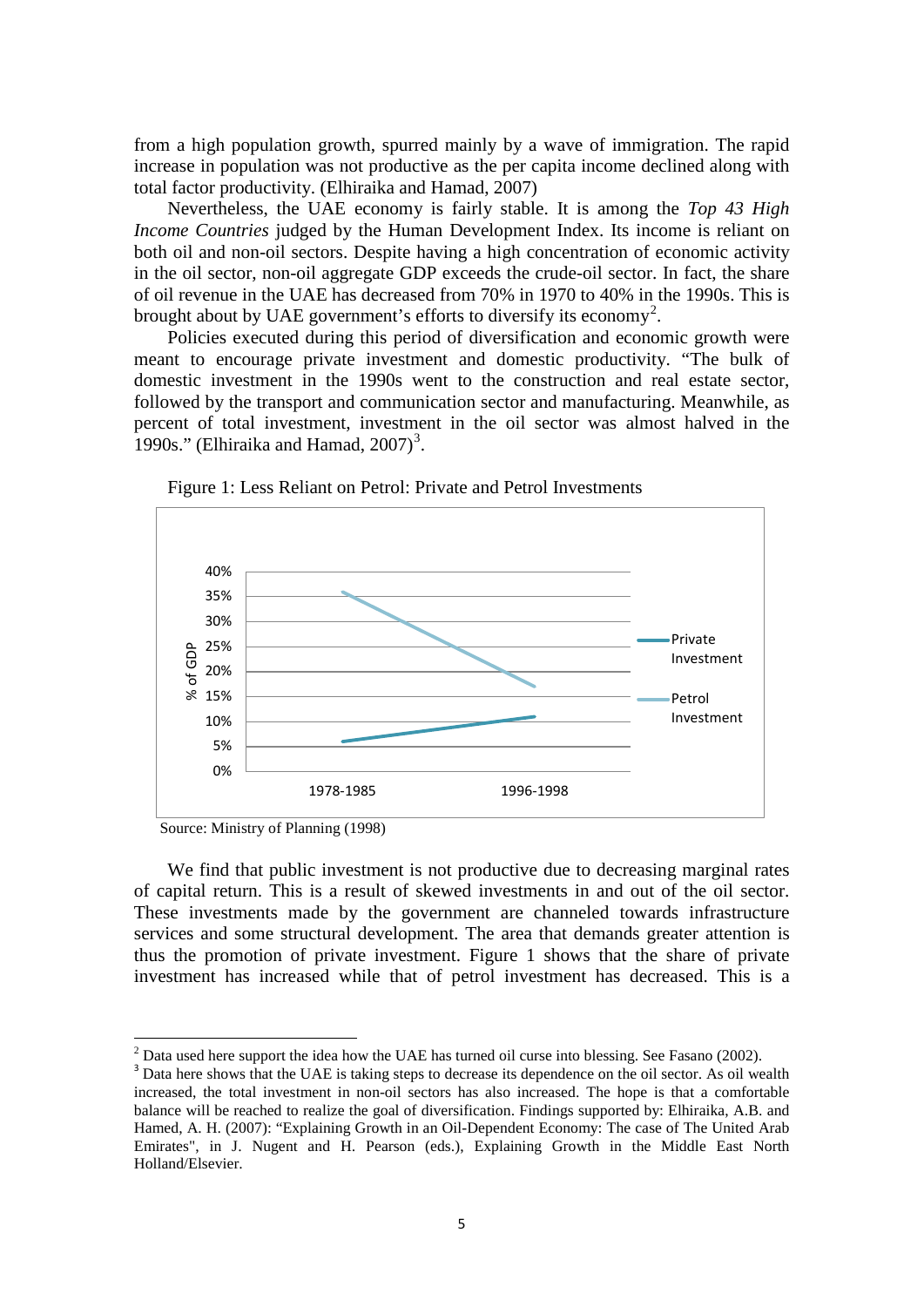remarkable finding that supports the need for diversification, which this paper will explore further.

Also addressed is the increasing labor problem in the UAE. Immigrant labor is cheap and accessible. However, the state managed influx of workers entering the UAE from abroad crowds out the domestic labor force. Although the domestic rates of secondary education enrollment have increased, there is low labor productivity and a heavy reliance on government supply of labor to cater to the needs of the UAE. There needs to be a shift towards a better skilled domestic labor supply that demands reasonable wages from the private sector. (Ministry of Labor, 2000)

#### **3. Total Factor Productivity and Growth Accounting**

The real challenges arise in the state of TFP. GDP growth is comprised of growth in labor, capital, and productivity. In the UAE, oil rents have led to an increased use of labor and capital resources. However, this analysis explains that a decreasing marginal rate of capital return resulting from oil rents have contributed to the skewed investments which is evident in the growth rate. Instead of using oil rents for the purpose of increasing the oil wealth, the UAE should focus more on resources promoting structural growth in the non-oil sectors. The positive and higher returns on these investments would contribute to TFP. In reality, low productivity projects equate to low capital efficiency in oil sectors and are left vulnerable to price swings. Thus, as a result of non-optimal investment, TFP in the UAE has declined by 32% (Elhiraika and Hamad, 2007) during the past years.

The decline in TFP raises the serious concern that the UAE, like its oil producing neighbors, is experiencing an oil curse. Put briefly, the dependency on oil results in low productivity. In order to correct this anomaly, the UAE must focus on effectively distributing oil rents to non-oil sectors while promoting structural growth such as skilled labor to be used in a more diversified economy. The sections below analyze the determinants of growth by modeling an overall growth rate index to help determine the areas where resources need to be concentrated.

The need to figure out how to best allocate resources is imperative, given past mistakes. For example, Venezuela has wasted its oil wealth to the point that the average Venezuelan nowadays has an income that is only 25% of what it was in 1950 (Stanley and Bunnag, 2001). In Sudan, rent appropriators resisted reform while TFP experienced a broad decline brought on by inflation (Hammouda, 2006). The UAE can get this right; fortunately, significant steps have been taken to diversify its economy.

#### *3.1 Total Factor Productivity Framework*

To determine the productivity of capital and labor, and its efficient utilization as part of total output, a decomposition of aggregate GDP growth is computed. The overall GDP is broken down into labor, capital, and productivity components. Because TFP is not explained by growth in factor inputs as part of GDP, it is instead defined by technical progress. By first assuming constant returns to scale, competitive markets, and neutral technical progress, the neoclassical production function is then used to determine the productivity of inputs to total output growth (see Solow, 1956). The production model and estimated growth rate is written as:

(1) 
$$
Y = AK^{\alpha}L^{(1-\alpha)}, \text{ and}
$$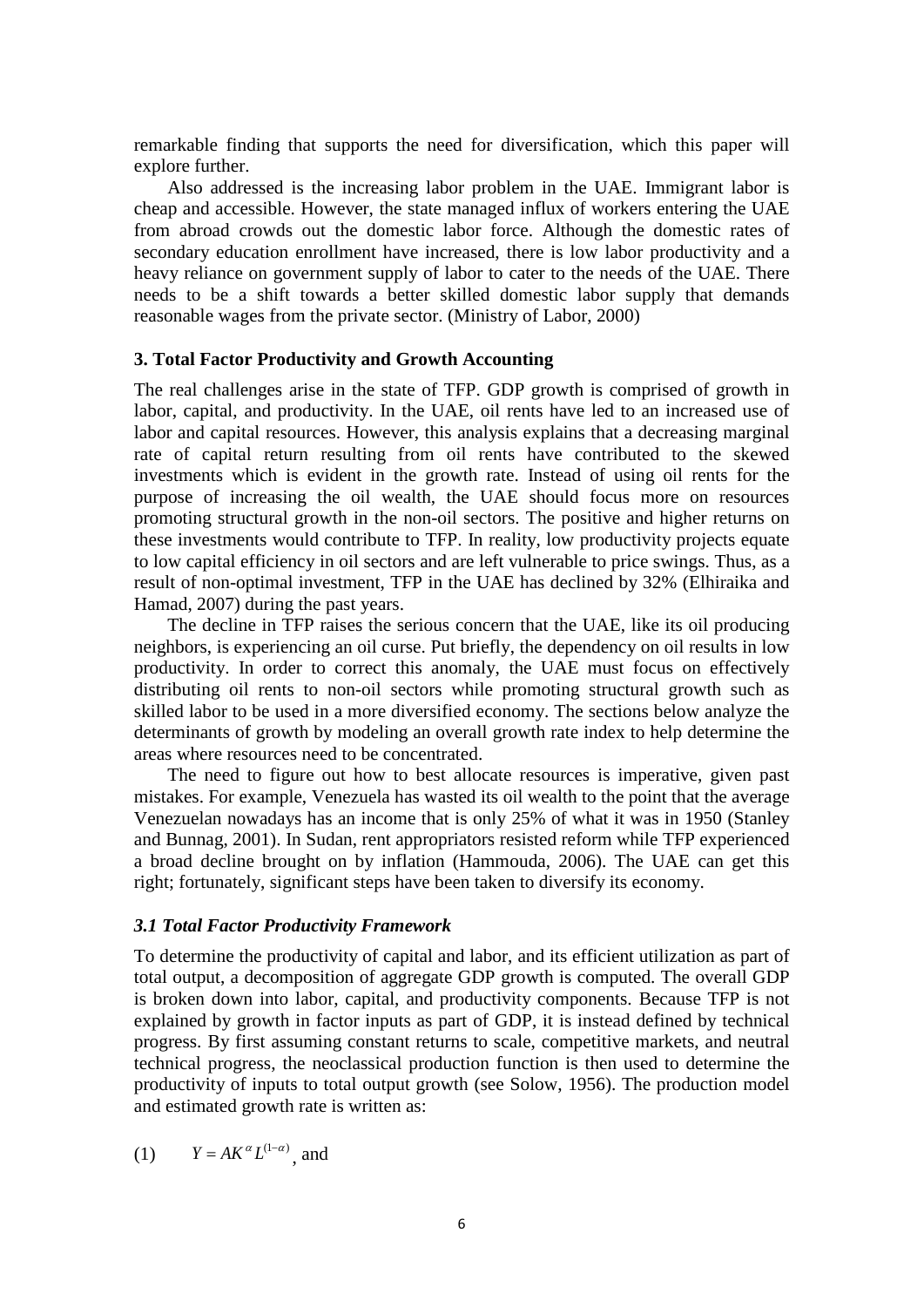(2)  $\dot{Y} = \dot{A} + \alpha \dot{K} + (1 - \alpha)\dot{L}$ 

The neoclassical production function in equation (1) defines Y as the rate of output. A represents the total factor productivity growth rate (TFPG). The elasticity of output  $\alpha$  equals the capital income share defined by the ratio of K to L. The  $\dot{Y}$ ,  $\dot{K}$  and  $\dot{L}$ in equation (2) denote the growth rate of output, capital formation, and labor use, respectively.

In this section, it is explained that human capital is defined by the years of schooling, but note that this does not represent a productive labor market. The neoclassical production function provides a strict measure of labor and capital contributions to output. An analysis of the growth rates of capital and labor, judged by their share of contributions to total output, provides a more accurate measure of TFPG. On application of the UAE economic data from 1974 to 2007, the production function in (2) provided the growth illustrated in Figure 2.



Figure 2: UAE Growth Analysis and its decomposition, 1974-2007

Source: Authors' calculations.

The findings from the neoclassical production function illustrated in Figure 2 show that there is a clear capital productivity spread. Gross capital formation is rapidly increasing, while TFP oscillates around 0.50% and then continues a slight decline entering the year 2000 and beyond. It is evident that capital is not being used efficiently, and productivity is declining as a result. Thus, the oil wealth, being the basis of UAE income capital, is too concentrated in the high value sector. Therefore, it does not result in an effective output and an overall high rate of productivity. Overall GDP growth is engulfed by capital and investments, but it does not accurately show the problems of the oil curse and its effects in the form of low productivity. A deeper analysis such as the current one, very likely accurately sheds light on the nature of the problem and its explanations.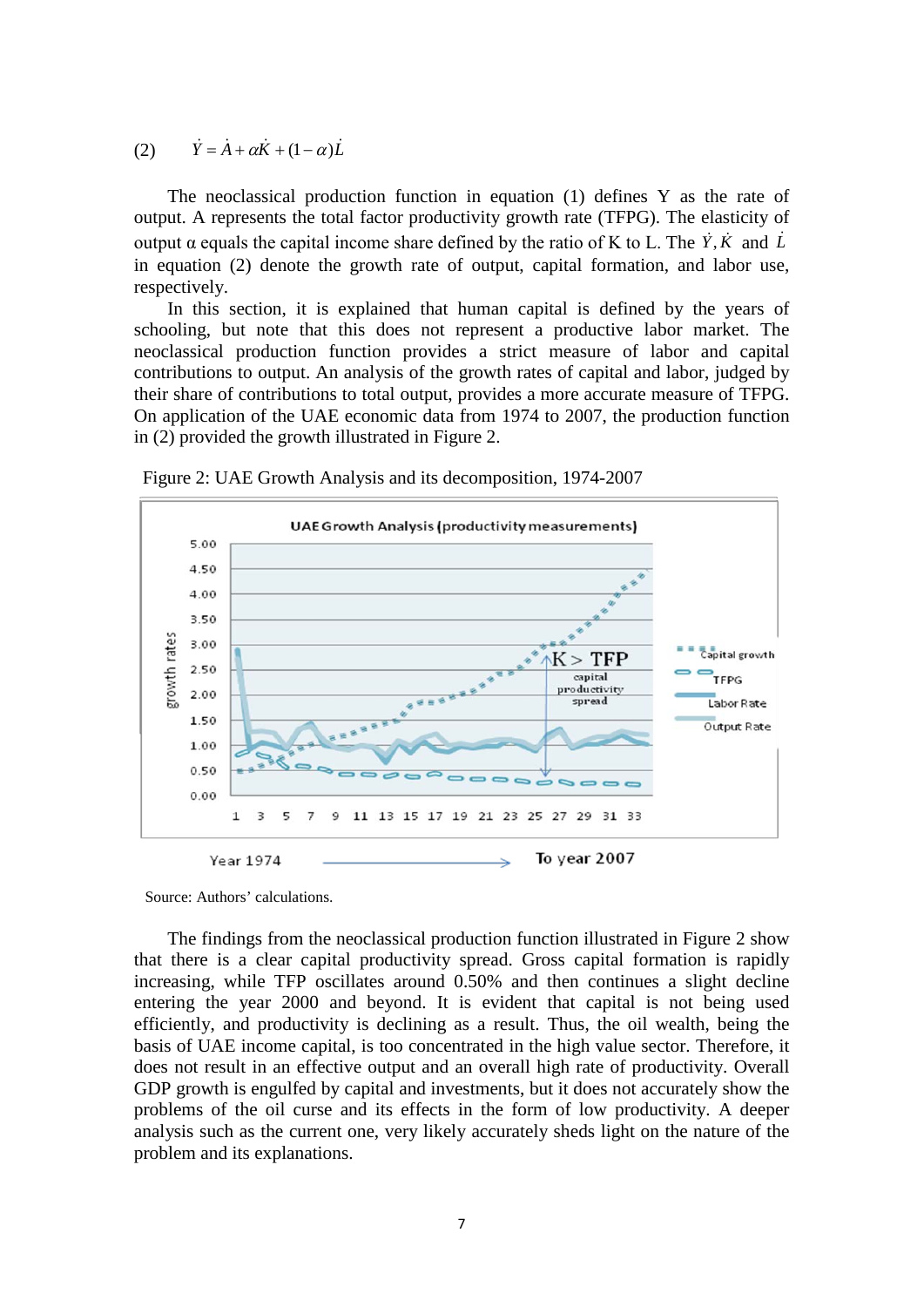According to Bisat et al. (1997), increasing productivity is not an important source of growth in some Arab nations. This is a result of economic policies and external shocks that must be considered in addition to the quantitative results. The UAE economy favors investments that are not conducive to TFPG. As this section will consistently explain, investment is associated with decreasing marginal rates of return due to the low concentration on the productive sector in the UAE. Subsidies and price distortions create bias in investments, therefore skewing the excessive concentration of capital, producing inefficiency. There is a fine line between investments by the UAE government and investments by the private sector. Labor plays an important role in determining the form of investment which yields more efficient results<sup>[4](#page-5-1)</sup>.

According to the Ministry of Labor Report (2000), there is a large influx of low skilled foreign labor that is not able to sustain high productive growth. The report explains that an alarming 99% of cheap foreign labor occupies the UAE private sector. The lure of cheap foreign labor is an incentive to create more labor intensive private investments. However, leveraging the abundant immigrant labor yields productive investment in the short-run. As the results of the neoclassical production function shows (Figure 2), labor rates closely follow output rates, signaling an efficient use of labor. Regardless of the short-term productivity, in the long run, private investment from cheap immigrant labor will not contribute to economic growth. The neoclassical production function results show efficiency, but there is no growth in labor or output.

In order to stimulate growth, the UAE government must focus on domestic human capital by investing in education, training, etc. In addition, greater privatization should be encouraged to utilize the better skilled people of the UAE to produce efficient growth. The labor problems will continue to stall TFP and growth. The UAE faces a domestic labor scarcity, as nationals prefer to wait for higher paid government jobs. The government is not able to fully supply jobs for such high demand at comfortably high wages (IMF Consultation, 2009). The resulting unused labor should receive the skills necessary to become an active contributor to the private sector, while receiving competitive wages.

#### *3.2 Growth Accounting Framework*

The neo-classical growth model is applied to account for the growth of the UAE economy over time. The growth literatures propose many explanatory variables (see Barro, 1991; Gregorio and Guidotti, 1995). Many econometric studies of growth have used cross-country data, but any variables used in these studies are difficult to use in time series regression. The growth accounting framework of this case study works by decomposing aggregate GDP growth into labor, capital, and technical progress components. Total output growth is explained by input growth and technology induced improvement of productive efficiency<sup>[5](#page-8-0)</sup>.

Enhanced econometric models use a number of variables in modeling growth and estimating TFP. However, due to limited data for time series regression analysis and

<span id="page-8-1"></span><span id="page-8-0"></span> $4$  See the Ministry of Labor Report (2000).<br><sup>5</sup> Shihab (2000) studied growth accounting with reference to the UAE.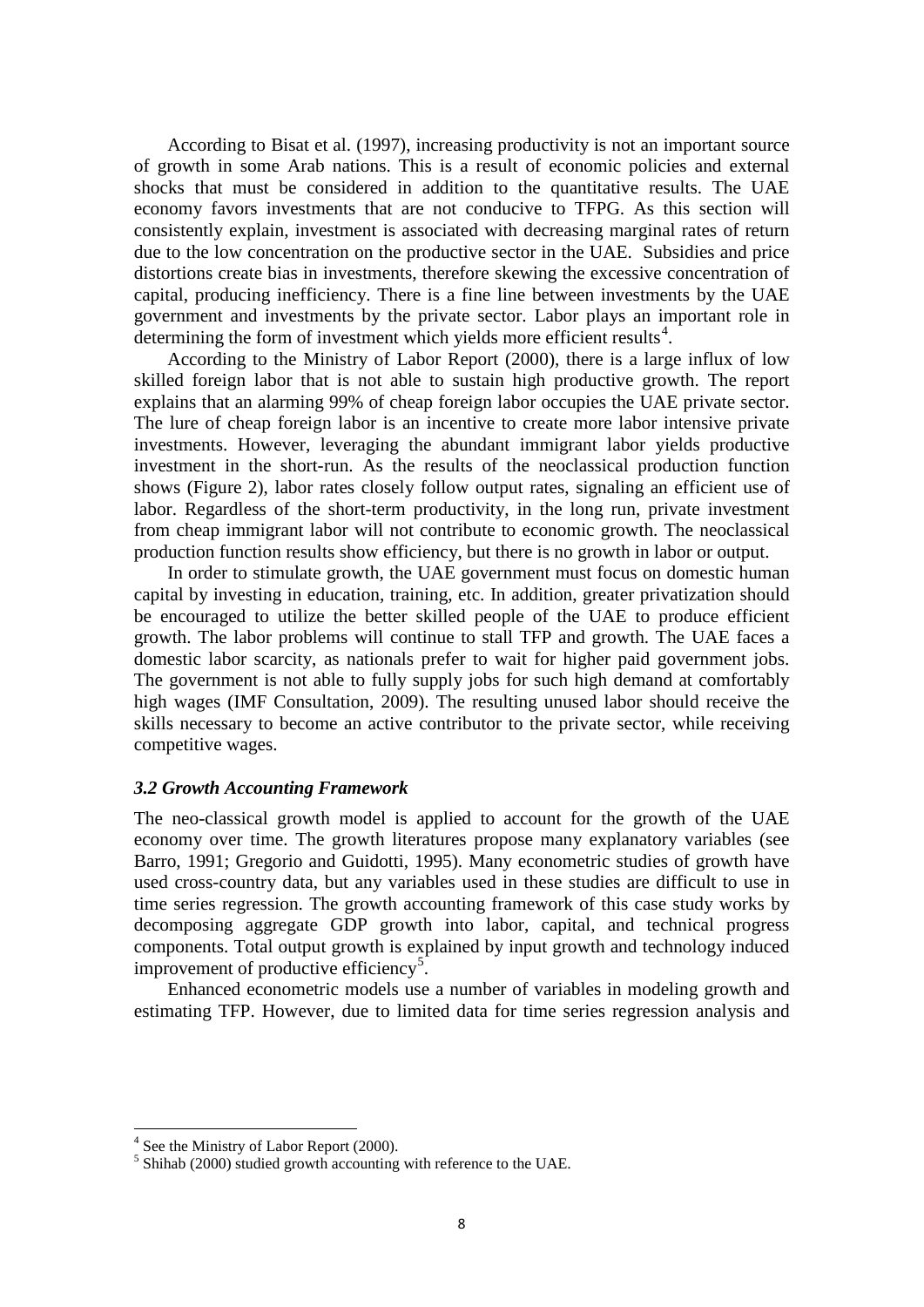the particular economic environment of the UAE, the selected growth rate serves as the dependent variable and the independent variables are as follows<sup>[6](#page-8-1)</sup>:

- Gross domestic investment as a ratio of GDP: The theory assumes that the accumulation of gross domestic investment will always produce a positive effect on economic growth. Since the major part of the UAE economy is based on resource industry and its effect is always visible in the short-term, this variable is used to estimate the short term effect on growth.

- Terms of trade: The ratio of export price to import price is measured as terms of trade. Therefore, an increase of terms of trade would undoubtedly stimulate domestic industries that produce export goods, which further simulates the whole economy. By theory, there exists a positive relationship between terms of trade and economic growth.

- Natural resource abundance: This variable usually contributes a negative effect on economic growth due to the theory of 'Dutch disease'. According to this theory, the high price of natural resources will attract the factors from other sectors to flow into the resources sector. In the long run, the economy will rely solely on the resources sector and the growth rate will decrease because of the decrease of marginal rate of return from this single sector. In the UAE, this abundant sector is oil.

- Inflation: According to the rational expectation theory, inflation will cause market participants to expect future price increases, which would jeopardize not only future economic growth, but also the current economic growth. It could affect all sectors in the economy by decreasing savings and investments, and eventually lead to an accelerated depletion of the currency. On the whole, the expectation of future inflation will produce an overall negative effect on the whole economy.

- Changes of incomes of trading partners: This variable will directly stimulate the corresponding export sectors when the income of trading partners increases. The growth of export sectors could stimulate investment, domestic demands, and propel growth in the whole economy. But in light of the characteristics of UAE, there exists inelasticity in the demand for UAE's natural resource exports. Thus, the scale of effect on economic growth is questionable in the case of the UAE.

- Accumulation of human capital: Several theories show a positive relationship between human capital accumulation and economic growth. The input of tangible capital will always show a decrease in marginal rate of return, but employment of human capital and input of R&D, could delay the appearance of decrease in marginal rate of return. Thus, the human capital will definitely produce a positive effect on economic growth. However, due to the lack of UAE data, secondary school enrollment rate is used as a proxy to human capital.

Note that there are many other variables, such as bank credit to the private sector, M2 ratio to GDP, and the exchange rate, which could potentially explain the economic growth. Considering the financial environment and capital market of the UAE, and the divergences of the theory, they were not included in the regression model.

<span id="page-9-0"></span><sup>6</sup> Following Elhiraika and Hamad (2007) we consider gross domestic investment, terms of trade, natural resource abundance, inflation, changes of income, and accumulation of human capital as independent variables.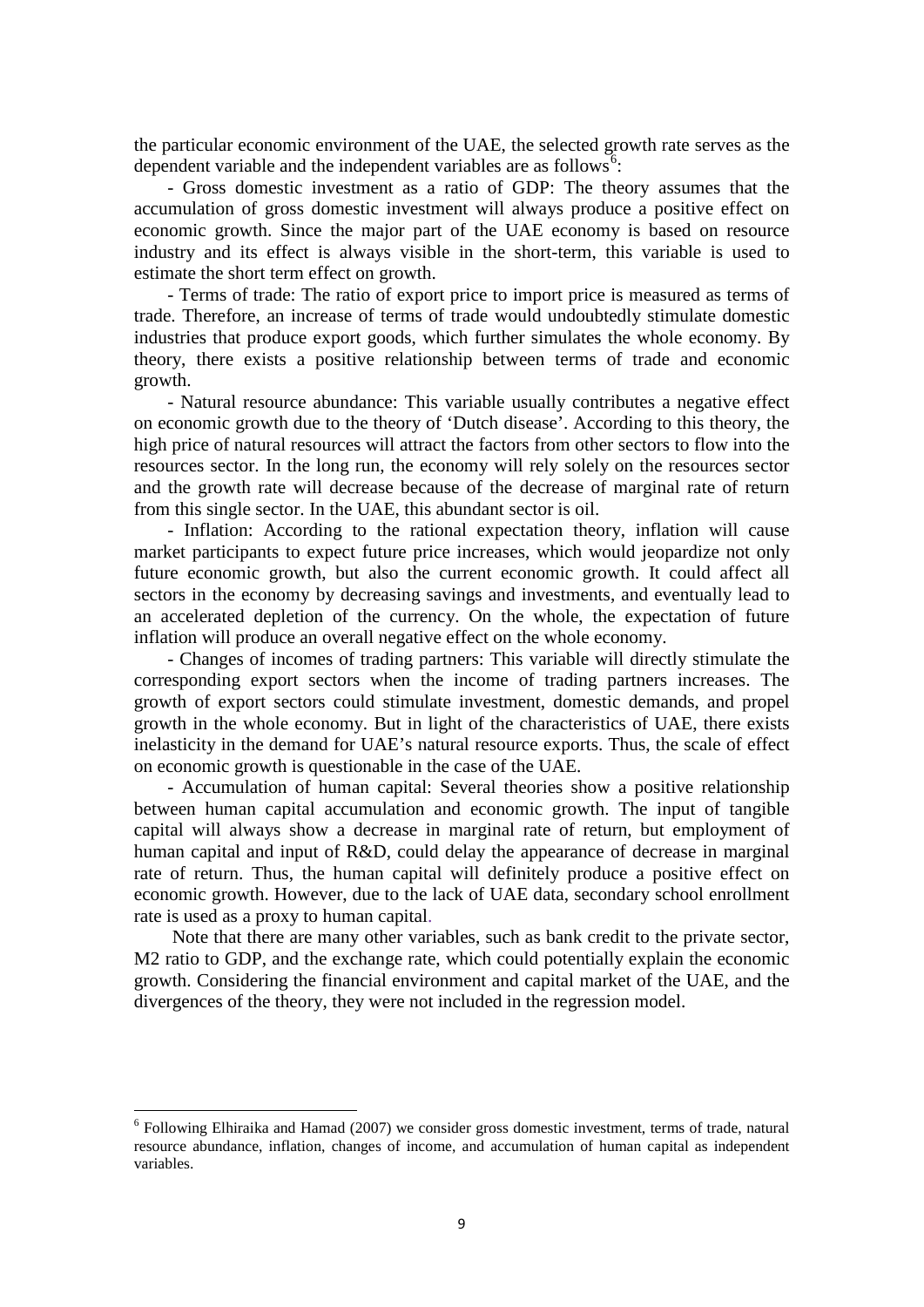#### *3.3 Econometric Results*

According to the available data on the UAE, the above variables were collected as predictors to explain the economic growth over the period  $1970-2007^7$  $1970-2007^7$  $1970-2007^7$ . The augmented Dickey-Fuller shows a maximum of 2 lags of economic growth rate. The ARIMA method was used to fit a AR(2) time-series model to interpret the causality of economic growth. The DW test is insignificant in both tails under 5% significant level, which means there is no significant series autocorrelation under the AR(2) model. Also, all the explanatory variables are significant at the 5% level and summarized in Table 1.

| Variable                            | Coefficient | p-value |
|-------------------------------------|-------------|---------|
| Intercept                           | 0.9431      | 0.0004  |
| Investment rate                     | $-2.1762$   | 0.0001  |
| Percentage change of terms of trade | 0.8689      | 0.0001  |
| Natural resources abundance         | $-0.3068$   | 0.0146  |
| Inflation                           | $-3.1847$   | 0.0023  |
| Income of trading partners          | 0.0000813   | 0.0009  |
| Accumulation of human capital       | 1.4794      | 0.0219  |
| Adjusted $R^2$                      | 0.9606      |         |
| Durbin Watson test                  | 1.9601      |         |

| Table 1: Determinants of growth in UAE, 1970-2007 |  |  |  |
|---------------------------------------------------|--|--|--|
|---------------------------------------------------|--|--|--|

Gross domestic investment as a ratio of GDP resulted in a negative contribution to the overall growth rate. This implies that there is a decreasing marginal rate of capital return associated with the domestic investment in the short run. The results coincide with the original viewpoint that there is inefficient and non-productive investment in the UAE. The UAE should effectively utilize investment to promote the areas of positive contribution to the growth rate as follows:

Terms of Trade has a positive influence (87%) on the growth rate. The UAE's abundant factor of oil stimulates the overall growth. Thus, higher oil prices contribute a great amount to the economy. Since oil represents approximately 50% of the UAE economy, this will be an important variable for growth. An increase in terms of trade will equate to an increase in net exports of oil and aggregate output. This variable is represented by the Oil Price Index.

Natural Resource Abundance has a negative effect on the growth rate. This serves as another support to the fact there are decreasing marginal rates of capital return as the abundant oil resource sector receives greater resource allocation than other non-oil sectors. The Dutch Disease concept plays a significant role in the importance of this variable. Oil, being the abundant natural resource sector, expands at the expense of other non-oil sectors. The fact that it is negative is because of its high sector concentration, leaving the overall economy vulnerable to cyclical shocks, while other non-oil growth areas are abandoned.

Inflation resulted in a negative effect on the overall growth rate. The theory that expectations for future price growth leads to an economic slowdown is supported in

<span id="page-10-0"></span> $<sup>7</sup>$  Due to unavailability of data, it has not been possible to update the data to cover post 2007/8 global</sup> economic crisis.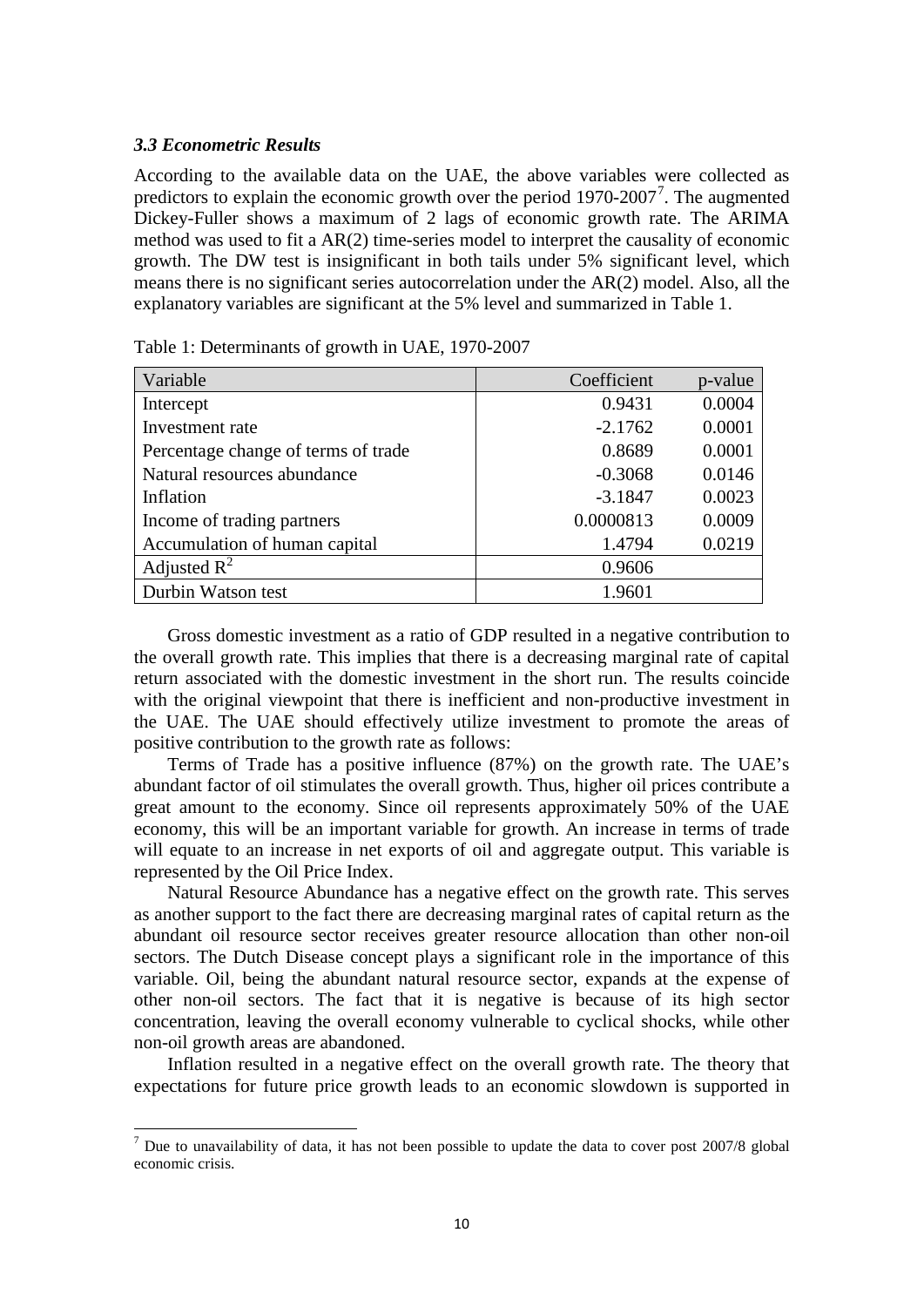this model. This will encourage market participants to increase savings and discourage investment to improve the productivity and output of the UAE, thus stalling the growth overall.

Changes in the incomes of trade partners have a positive, but small effect on the growth rate. This is because a greater income equates to a greater purchasing power as trade partners increase their demand for export goods. Generally, higher incomes result in greater use of resources, thereby increasing consumption. However, despite its positive contribution, this variable is a minor factor in the inelastic demand associated with the UAE's prime natural resource exports such as oil.

Human Capital has a positive but small effect on the growth rate. As a matter fact, human capital accumulation of the UAE experienced an increase in the past thirty years and it has been really helpful in stimulating the whole economy, not only by delaying the appearance of decrease in marginal rate of capital return, but also by giving opportunities for growth to the economy.



Figure 3: Growth model's performance

Source: Author calculations.

Overall, the growth model of the UAE corresponds to the assumption and the stylized facts in the past years. The performance of the model is shown in Figure 3. It is clear that the UAE must continue to grow with decreased dependence on the oil sector, as the model explains. Factors that accompany oil sector concentration such as inflation and natural resource abundance only deter prospects of growth because of diminishing marginal returns. Growth will result in the development of other sectors which will naturally display a wider margin of increasing returns. Moving away from reliance on natural resource abundance towards a more evenly distributed allocation of resources is a smarter approach to managing the growth of the UAE economy.

Diversifying the UAE economy in order to support aggregate growth is no simple task. There must be an accurate measure of the determinants of diversification to measure the impact of the particular areas under structural reform. Human capital, labor distribution, privatization, and productive investments are among the prime variables that should be on the agenda to stimulate growth and diversity.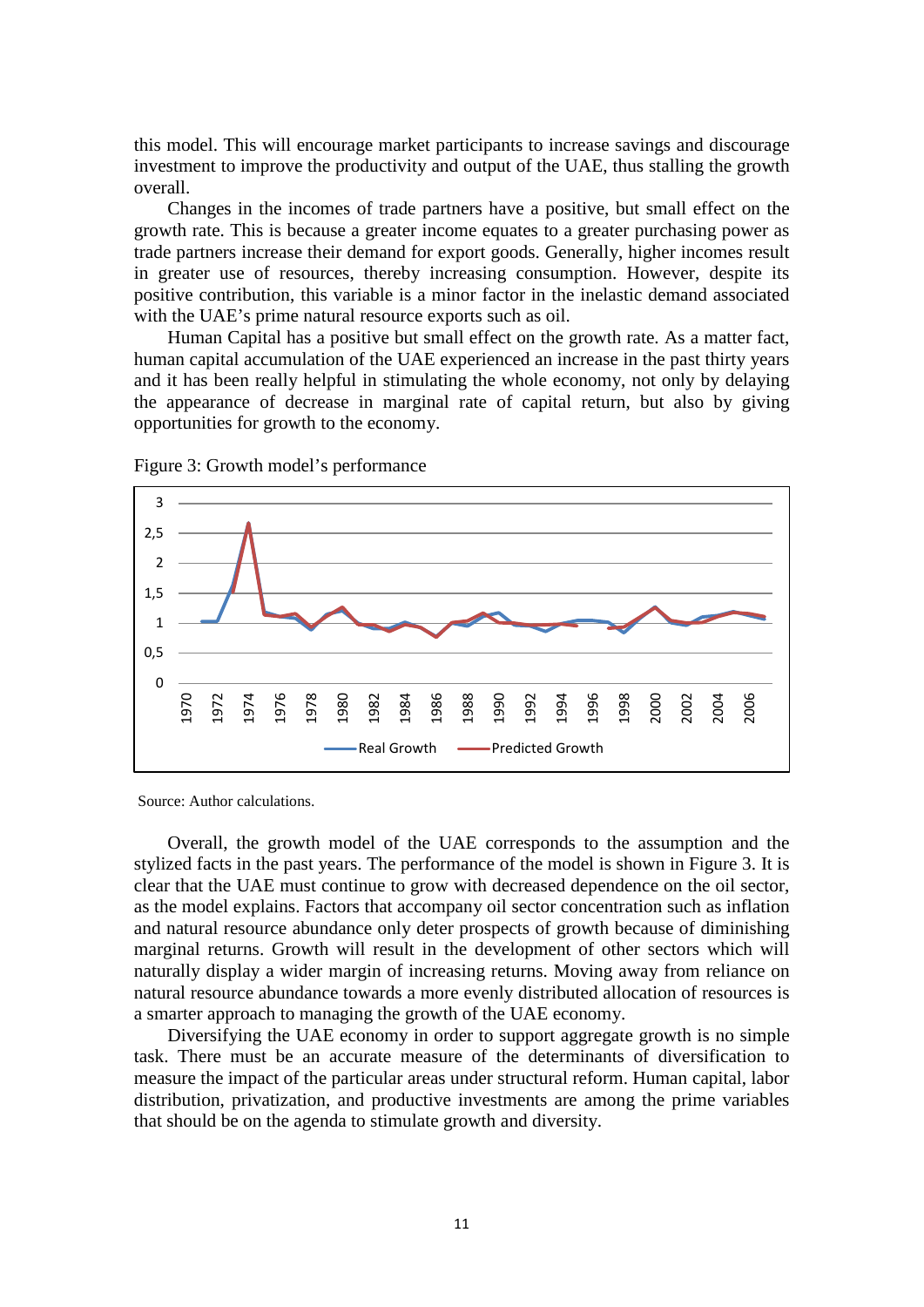#### **4. Economic Diversification in the UAE**

#### *4.1 Addressing the Oil Curse*

The UAE economy is fueled by oil revenues. This vast amount of natural resource wealth is derived from large scale production and exports, mainly of crude oil, which exceed domestic consumption. The net amount of what is produced to what is consumed, provides great room for oil wealth to accumulate (Al-Khawat, 2008). However, the windfall wealth from oil does not produce effective productivity for the overall UAE economy. The negative impact of TFP is an alarming factor that highlights the pressing need to diversify the UAE economy.



Figure 4: United Arab Emirates Oil Production and Consumption, 2000-2009

Fortunately, the UAE is doing just that. Data points to the fact that diversification is on the agenda when it comes to economic and policy decisions. One significant point is that oil production has declined in 2009 by about 300,000 barrels/day. At the same time, crude oil exports declined by about 500,000 barrels/day, while consumption maintained its steady low rates (see Figure 4)<sup>[8](#page-10-0)</sup>. Despite the recent rise in oil export revenue, the overall trend is improving according to data from the International Institute of Finance (Garbis and Abed, 2013).

Some rent appropriators who extract windfall profits from the oil sector are comfortable with sector concentration. The road to diversification will involve difficult politics to convey the importance of decreased concentration on the oil-industry and more productive allocation of resources.

The fact of the matter is that the UAE as a whole benefits from every drop of oil extracted. Whether it be from land rents, the near 50% tax on oil company revenues, or control over distribution networks, it is clear that the extracted resource is owned by the

Source: International Energy Statistics, (U.S. Energy Information Administration, 2011)

<span id="page-12-0"></span><sup>8</sup> U.S. Energy Information Administration (EIA), (2011), "United Arab Emirates Country Energy Data, Statistics and Analysis Profile", International Energy Statistics.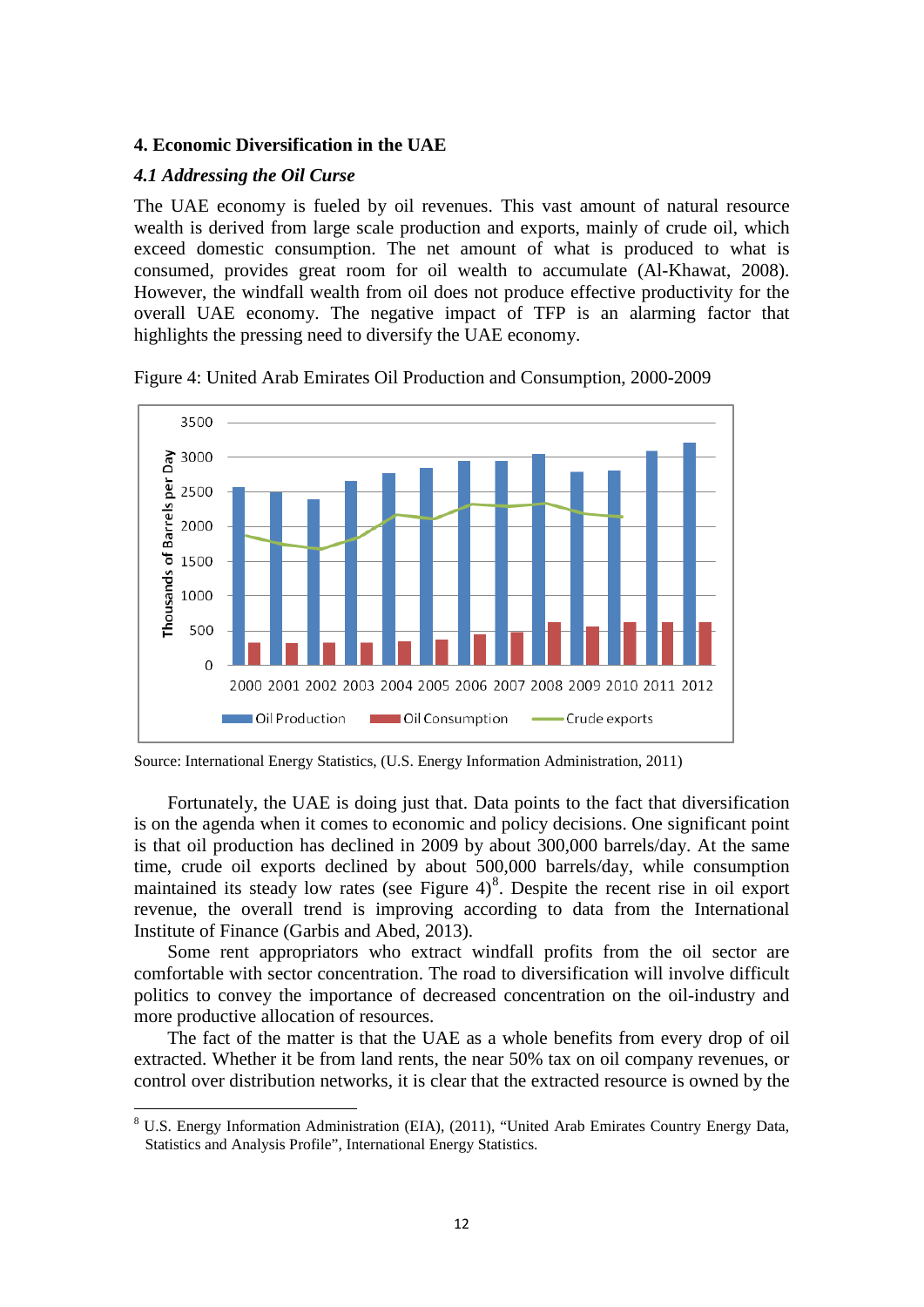people (Askari and Jaber, 1999). The problem arises when the people of the UAE are set to suffer from the dependency on oil which creates an unproductive economy that is not devoted to human capital.

The analysis of the problem begins with valuating sector concentration. A welldiversified economy has GDP evenly distributed across a wide variety of sectors. The level of concentration among GCC (Gulf Cooperation Council) countries is 26%, and 16% among G7 countries (See Abouchakra et al., 2005; and Al-Khawat, 2008).

Sector concentration is not always a bad thing, but generally, the lower the better, as it will indicate an even percentage of sector importance on overall GDP. When analyzing the weight of sectors in GDP, usually nations exercise specialties in which they have a comparative advantage. The problem arises when the sector with the comparative advantage is skewed so heavily in which GDP ultimately becomes defined by the volatility in that one particular sector (hence the oil curse), and has very little room to hedge downfalls to keep the overall economy afoot. The goal is to enforce a better direction for the UAE to avoid this problem in the long run.

Spillovers from the dominant sector in which windfall revenues are allocated to different sectors are no substitute for diversity. This fuzzy logic increases dependency even more for capital distribution that is proven to be non-productive. The other sectors need to be revenue generators of their own, with backing from the dominant sector as a risk cushion against economic slowdown on one side of the balanced GDP spectrum. One way to obtain this balance is through an even distribution of labor among different sectors of the economy by fostering a skilled labor force produced by greater productive investment in the human capital. The bottom line is that this can be done. The UAE should look to countries like Canada and Norway, with abundant natural resource wealth yet booming sub-economies in finance, tourism, and more (Abouchakra et al.,  $2005$ )<sup>[9](#page-12-0)</sup>. The UAE has made a good beginning on the right path, but it must sustain this. It should start with decreasing sector concentration as measured by the Normalized-Hirschman Index.

#### *4.2 Econometric Methods*

The Normalized-Hirschman Index (NH) is used to accurately determine the sector concentration in the UAE. It can be calculated as follows (Al Marhubi, 2000; Naqvi and Morimune, 2005; Ben Hamouda et al., 2006):

(3) 
$$
NH = \frac{\sqrt{\sum_{i}^{N} P_{i}^{2}} - \sqrt{1/N}}{1 - \sqrt{1/N}}
$$

where *P* is  $P = \frac{x_i}{x}$ ,  $x_i$  the value of exports of commodity i,  $X = \sum_{i=1}^{N} x_i$ , and N is the number of products. The NH index is a relative measure of diversity. Its extremes range from 0 to 1, in which a higher value indicates greater sector concentration. When the NH index is computed for all GCC countries, the resulting values are around 0.9. This explains that the concentration is very high. The export commodity *i* is petroleum, as

<span id="page-13-0"></span><sup>-&</sup>lt;br>9 <sup>9</sup> Labor productivity in these export based economies shows some strength in the financial sector which was vulnerable to shocks from the global recession. High oil prices helped to neutralize this negative effect. Diversification helps to balance sensitivity to external pressure. Source: Abouchakra et al. (2005).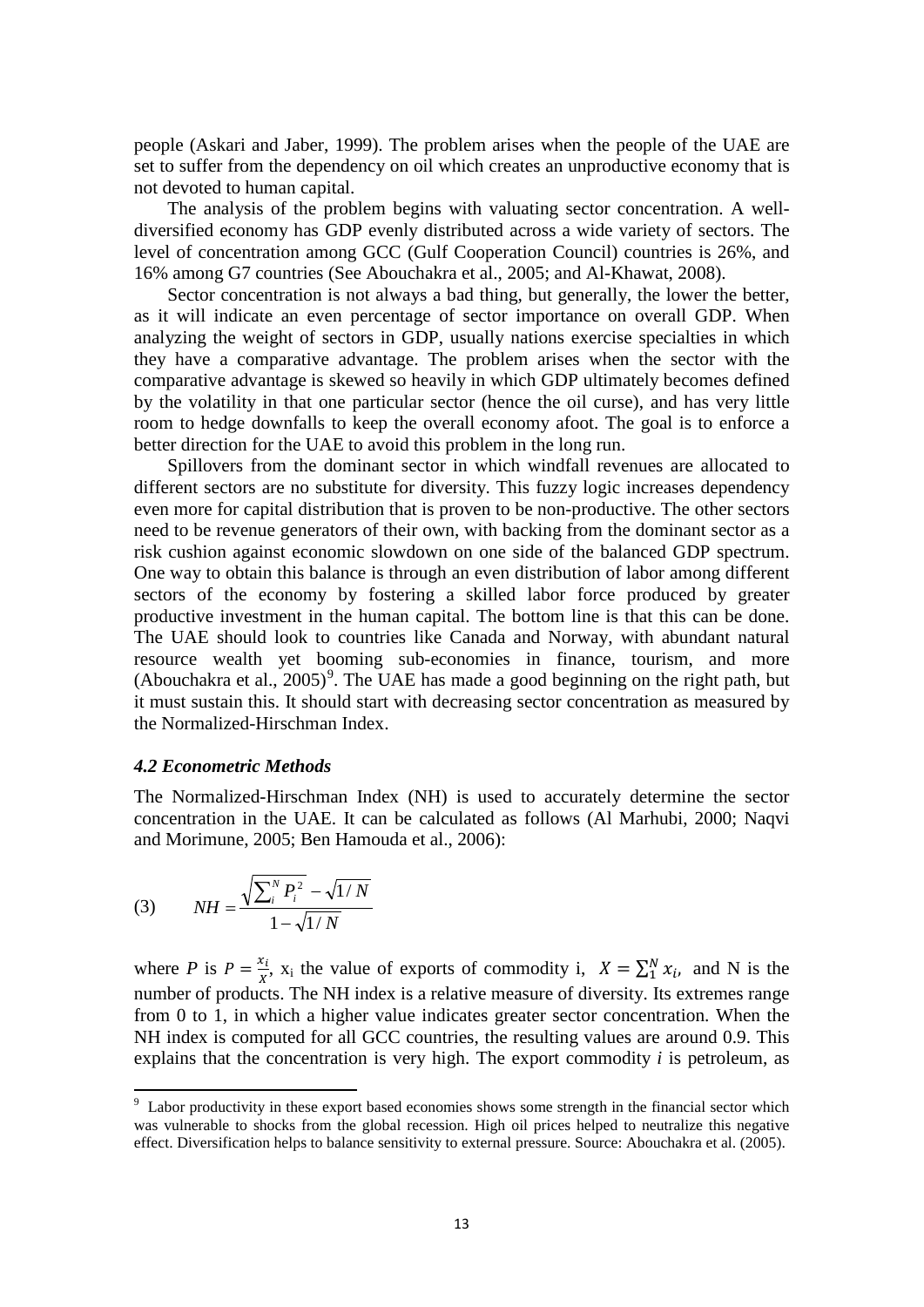this is where most of the wealth in the GCC countries is derived from. In order to support the reasoning behind the oil curse, the NH index was used to show evident concentration in that sector (see Figure 5).

Notice how out of all the GCC economies, the UAE (series 1) is the only nation to decrease below GCC norms, with the exception of Qatar (series 5) and Bahrain (series 2). These two outlier nations deserve a closer analysis. According to the United States Bureau of Near Eastern Affairs report on Bahrain (2011), Bahrain's oil reserves are expected to run out in 10-15 years. Perhaps the sharp decrease in its NH index is a result of declining output. Furthermore, revenues from oil and natural gas account for 10% of Bahrain's GDP which is 75% of government income. Bahrain has worked to diversify its economy and stabilize oil production to about 400,000 barrels per day; which is why the NH index has leveled out in the late 1990's. Qatar experienced a sudden drop in its NH index around 1970. This is because of a production decline in oil and a 33% drop in investment income, again, investment being the variable associated with the decreasing marginal rates of capital return from high sector concentration. Qatar quickly established the Qatar National Petroleum Company to handle oil operations to optimize declining production, but has done little to diversify and face up to the oil curse. The UAE should look to these countries as a model of what not to do.



Figure 5: Normalized-Hirschman index for GCC countries from 1970-2000

Source: Author calculations. Sample of 21 natural resource and agricultural export products used from 1970 to 2000; subject export product is petrol. The index shows the concentration of the petrol sector in relation to the total sample exports.

Fortunately, as shown in Table 2, non-oil production in the UAE has increased. Real non-oil GDP is also consistently greater than real oil and gas GDP. This shows that despite an increase in oil production, non-oil sectors are continuing to grow. The concentration of sector investment is becoming evenly distributed to support productivity growth.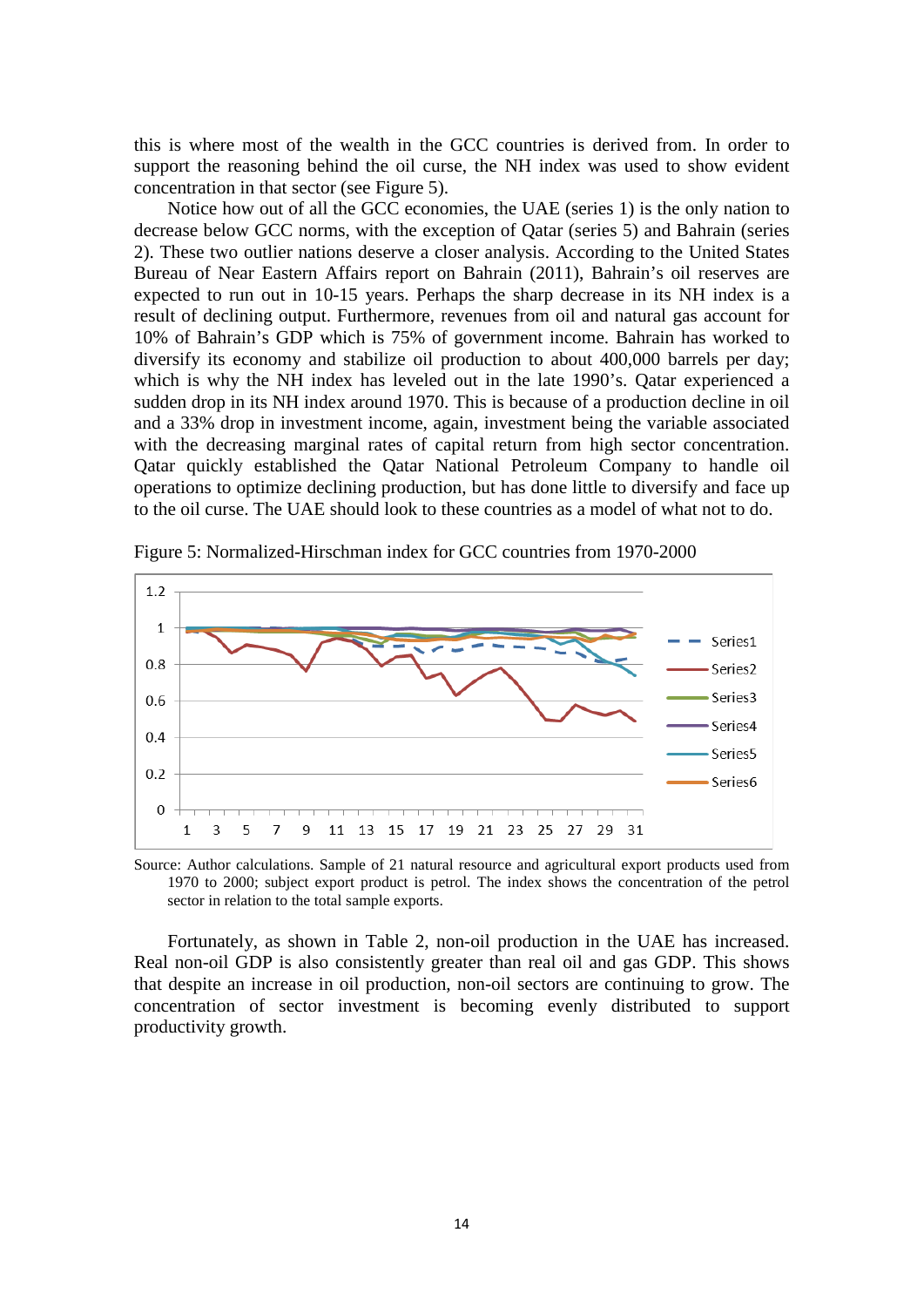| Description                | 2005  | 2006  | 2007   | 2008  | 2009   | 2010   |
|----------------------------|-------|-------|--------|-------|--------|--------|
| Nominal GDP (AED million)  | 506.8 | 643.5 | 758.0  | 934.2 | 914.3  | 909.6  |
| $GDP(\%)$                  | 30.7  | 27.0  | 17.8   | 23.2  | $-2.1$ | $-0.5$ |
| Non-Oil production(sum)    | 324.3 | 423.0 | 504.3  | 590.0 | 638.6  | 598.3  |
| $(\%)$ of GDP              | 63.9  | 65.7  | 66.5   | 63.2  | 69.8   | 65.8   |
| Oil production (sum)       | 182.5 | 220.5 | 253.8  | 344.1 | 275.6  | 311.3  |
| $(\%)$ of GDP              | 36.1  | 34.3  | 33.5   | 36.8  | 30.2   | 34.2   |
| Real GDP (at factor price) | 8.2   | 8.7   | 6.1    | 5.1   | $-0.7$ | 0.6    |
| Real oil & gas GDP         | 1.6   | 6.5   | $-2.7$ | 1.6   | $-6.3$ | 2.7    |
| Real non-oil GDP           | 10.8  | 9.5   | 9.1    | 6.3   | 1.0    | 0.0    |
| CPI inflation average      | 6.2   | 9.3   | 11.6   | 11.5  | 1.0    | 1.5    |

Table 2: UAE Selected Macroeconomic indicators, 2005-2010

Source: Global Investment House (2010); IMF (2010); Istatitieh et al. (2007); Kamko Research (2011); and National Bureau of Statistics (2009).

The UAE has decreased its sector concentration, as the NH index declines throughout the years. This supports the claim that economic diversification is in full effect, but further analysis is needed to delve deeper into the determinants of diversification and to see if these results are consistent with the growth model, with the overall goal of increasing TFP.

#### *4.3 Determinants of Diversification*

As in Ben Hammouda et al. (2006), a statistical model is used to determine the factors which contribute to the economic diversification of the UAE, while also impacting the NH index. The goal is to increase diversification by decreasing the NH index. Thus, the NH index serves as the dependent variable of this model. It is assumed that diversification is a function of different economic and non-economic variables. The basic statistical model is shown in the equation below:

(4) 
$$
NH_t = \alpha_0 + \alpha_1 ExRate_t + \alpha_2 GFCC_t + \alpha_3 GDPC_t + \alpha_4 Infl_t + \alpha_5 Invest_t + \alpha_6 Trade_t + \varepsilon_t
$$

where *NH index* is an index of diversification based on a sample of 1975 to 2006 as the data provides; *GFCC* is the gross fixed capital formation represented as per cent of GDP; *GDPC* is GDP per capita; *Trade* is trade openness; *Infl* is inflation; and *Invest* is investment rate. GDP deflator is used instead of CPI as there is more data available for the former; *ExRate* is exchange rate;  $\alpha_i$  are the unknown effects to be estimated; and the subscript *t* is the time index.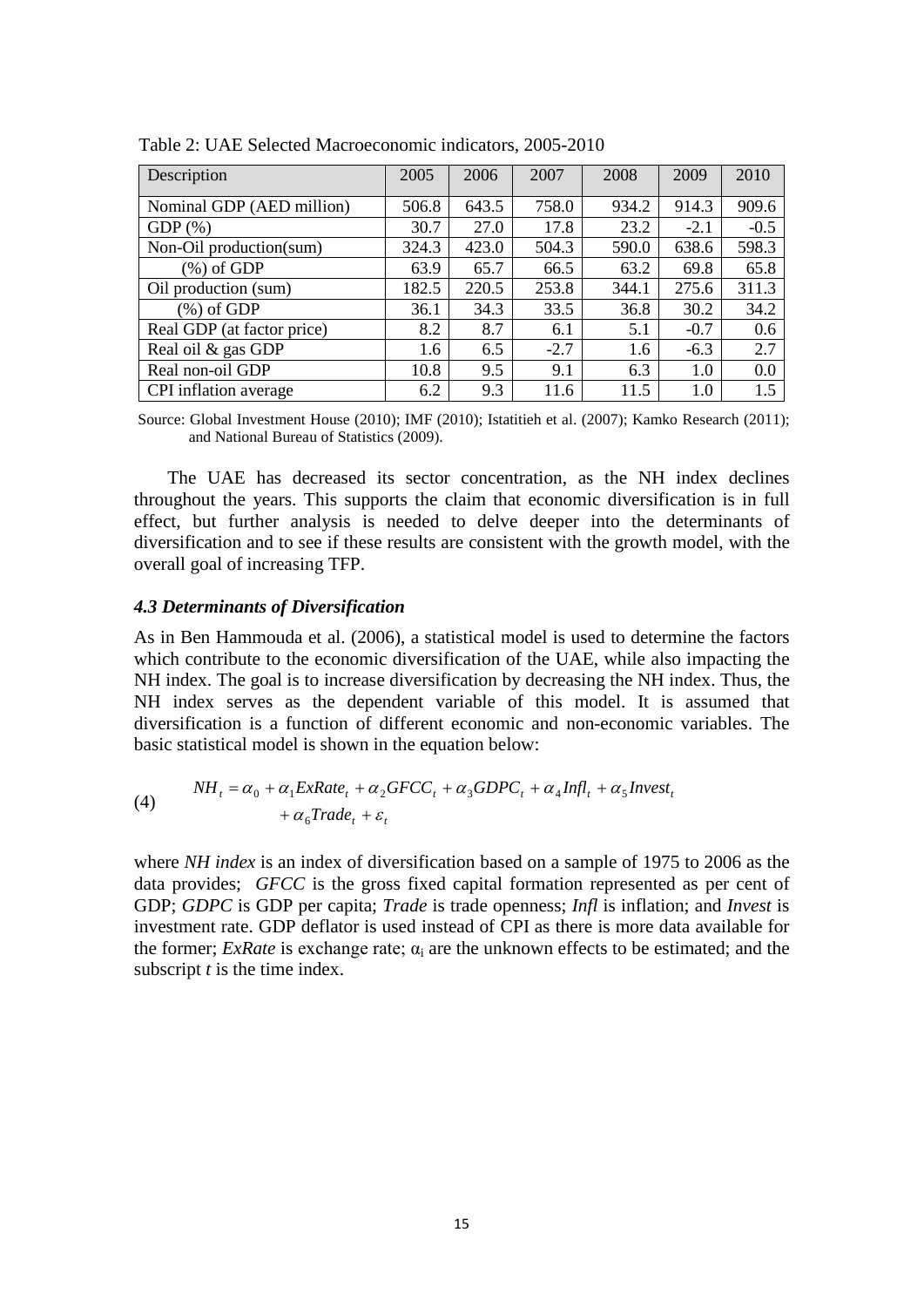| Variables                            | Coefficient | Std. Error | t-value  |
|--------------------------------------|-------------|------------|----------|
| Constant                             | 0.91076     | 0.05192    | 17.539   |
| EXCH – Exchange rate                 | $-0.00020$  | 0.00145    | $-0.139$ |
| $GDPC - GDP$ per capita              | 6.49E-07    | 2.94E-07   | 2.206    |
| GFCF – Gross fixed capital formation | $-0.06704$  | 0.00912    | $-7.352$ |
| INFL - Inflation                     | 0.00429     | 0.01648    | 0.260    |
| $INV - Investment rate$              | $-0.00038$  | 0.00094    | $-0.400$ |
| <b>OPEN</b> – Trade openness         | 0.00069     | 0.00035    | 2.006    |
| Adjusted $R^2$                       | 0.896184    |            |          |

Table 3: Main determinants of Economic diversification (NH) in UAE, 1975-2006.

Some estimated values resulted in insignificant figures (see Table 3). Several alternative model specifications were created to investigate the sensitivity of the significant contribution of the determinants of diversification on the NH index. However, the reasoning behind the failed attempts could result from the fact that the NH index is commodity focused, whereas the determinants are macro focused; thereby leaving little room for correlation with the dependent variable in the diversification model. Modeling the determinants of diversification is difficult for several reasons. Running on only 31 data points is not enough to accurately fit the correlation relationship between the determinants and the dependent variable (NH Index).

Despite the addressed errors, the model does shed light on some statistical insight into what the identified determinants of diversification conclude. The goal is for the UAE to try and reduce the concentration index by paying careful attention to the determinants of diversification. The variables that have a negative effect are good for helping to decrease concentration, and the variables with a positive effect will increase concentration and stall diversification. It is explained that a higher exchange rate helps to lower the NH concentration index.

Higher GDP per capita is on track to raise concentration. With better allocation of oil wealth, GDP per capita will coincide with TFP to have a positive impact on diversification and a negative impact on concentration. Certainly, investments in the human capital to raise GDP per capita and evenly distribute a higher skilled labor force that demands higher pay from the private sector will create a variable that will help to lower the NH concentration.

Higher gross fixed capital formation has helped to lower the NH concentration, as private investment has picked up, creating an increasingly productive non-oil economy. The goal is to have capital formation evenly distributed among sectors. Fortunately, there is a trend of private capital formation among a wide variety of sectors (especially financials and real estate) to support greater diversification. Because of this, the model has indicated that this variable is set to help decrease the concentration ratio.

This supports the reasoning that macro-economic policies which foster greater economic diversification will eventually decrease the commodity concentration. Policies such as even investment, greater openness, lower inflation to stimulate domestic growth, and a better fiscal balance will help. The pressing need to diversify the economy to avoid an oil curse cannot be stressed enough. The determinants in the diversification and growth model clearly show what needs to be done. So far, it is understood that even labor distribution supports growth, as more skilled workers are evenly situated in various growth sectors. Poor economic diversity results in lower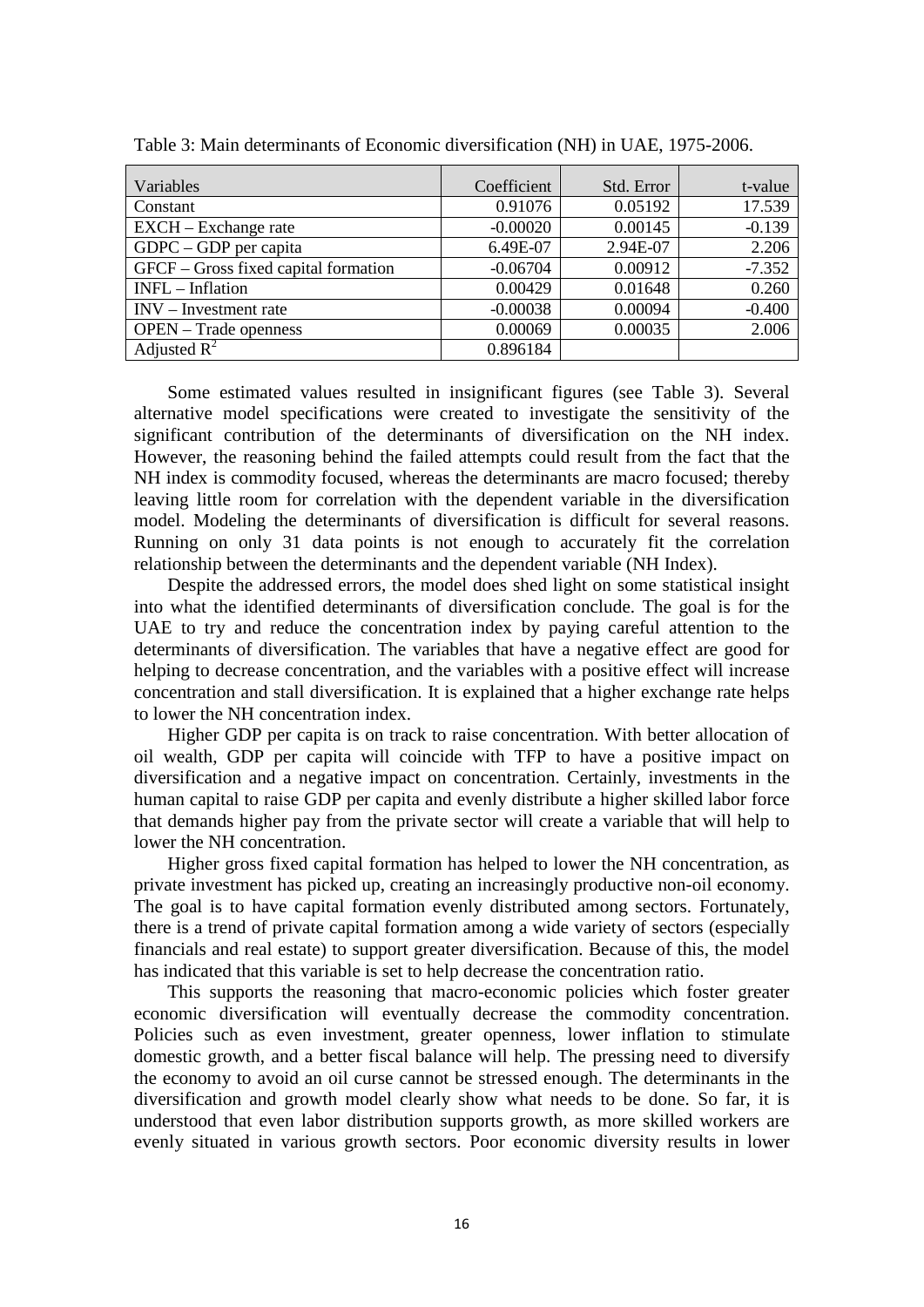productivity and lower competitiveness as there is skewed investment concentration in the dominant sector. Volatile growth in the oil sector poses harm to an economy that is prone to economic cycles, thereby fostering cyclical growth measures evident in the policy decisions of the UAE and its fellow GCC peers (Abouchakra et al. 2005).

As Al-Kawaz (2008) states, "the need for diversification derives, as well, from the very fact that economic management has been concentrated on macroeconomic management issues and neglect, to some extent, the sector issues." This statement brings attention to the fact that the general wealth landscape relies on the increased concentration on oil.

#### **5. A Balancing Act**

The UAE economy is highly stable in terms of inflation, exchange rate changes, and openness. It has a good mix of sectors, but must continue to broaden the investment concentration among them. Despite the considerable slowdown in activity they witnessed in 2008 and 2009, the Real Estate and Business Service sectors contributed a sizeable share of 8.4% to the GDP in 2008 compared to its peak in 2007 where they contributed 9.1% to the GDP (UAE's national bureau of statistics year book in 2010). The Financial corporation sector has also served as an important element of growth towards the strategy of diversification of the UAE's economy. It contributed 7.1% of GDP in 2007, attributable mostly to Abu Dhabi and Dubai as their financial sectors represent the majority of the UAE's financial sector at 40.7% and 41.7% in 2007 respectively. Yet, due to the financial crisis, financial institutions became constrained as profitability levels and credit conditions shrunk considerably thus leading to a reduction in the ability and readiness of institutions to extend credit facilities. In fact, with the financial crisis witnessed in Dubai 2008, which led its neighbor Abu Dhabi to intervene and provide financial aid, Dubai's financial services share dropped to 39.7%, while Abu Dhabi's rose to  $41.4\%$ <sup>10</sup>.

The contraction in lending activity among the financial services sector along with the sudden shrink in foreign lending was a chief factor in the slowdown in economic activity in 2008. The UAE banking system is well capitalized with leading local banks that are less sensitive to inflationary pressure in the medium term as the oversupplied real estate sector depresses rental prices (QNB, 2012).

Despite the growth in the non-oil sector over the years, it is important to point out that the UAE's oil export earnings and budget surpluses have served as an essential source of funding for the country's large scale public sector infrastructure and development projects that have transformed the UAE into a regional trade hub (Makdisi and Limam, 2000). As a result, the extent to which the UAE will grow in the coming years will likely be influenced by the performance of global oil prices and the demand for oil. We believe that targeted infrastructure projects, investments in human capital, and policies that support Dubai as a regional business hub and thriving service sector economy will help to achieve its goals.

Greater oil revenue is still a major factor, but its effective utilization should be a high priority. Hydrocarbon reserves are still high, and our recent analysis of the global energy market suggest that greater oil exports from the United States could lead to further OPEC caps on oil output, especially as there are no planned oil or gas capacity expansions coming on-stream until 2018 (QNB, 2012).

<sup>&</sup>lt;sup>10</sup> See UAE National Bureau of Statistics, (2009) and National Bureau of Statistics (2010).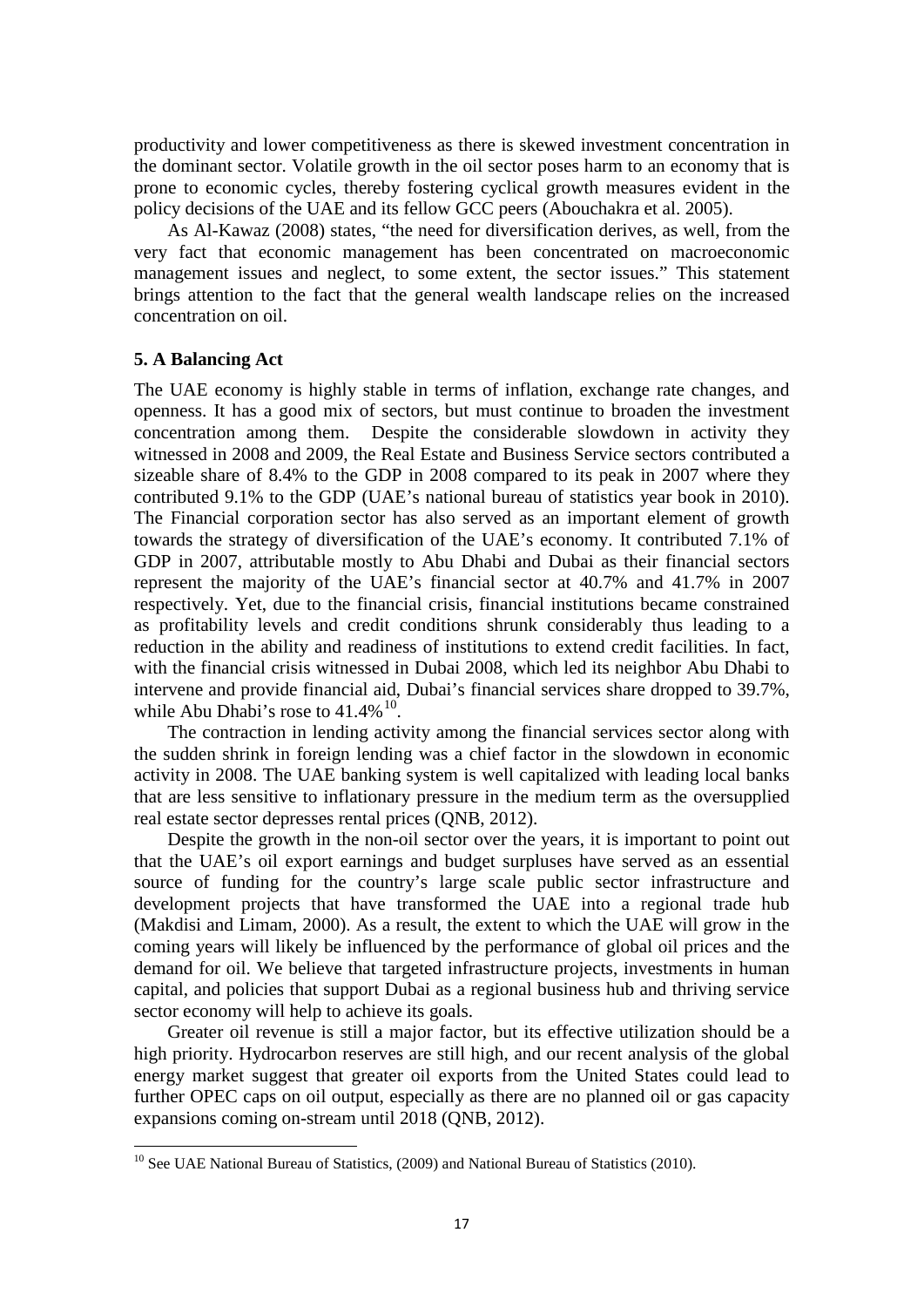Our study also suggests that as the non-Emirati share of the UAE labor force expands, the increased flow of foreign workers will create greater competition and provide an opportunity for more efficient human capital development. The labor market can be a good force of demand that will increase productivity in the non-oil service sectors of the economy. This certainly is a balancing act, but our research indicates that the UAE is taking the right steps. However, policymakers must be aware of the dynamics of a changing economy.



Figure 6: UAE Oil & Non-Oil GDP contribution by top 3 Emirates in 2008

Source: KAMKO Research, (2011)

As oil exports decline in the UAE, the contribution of oil to GDP declines in tandem. As a result, the overall GDP fell just slightly. Figure 6 shows that sector concentration is still evident, but because of the minimal effect on overall GDP from the oil decline, the initial claim that the UAE is diversifying its economy remains consistent. However, because non-oil sectors have become more productive in producing value, overall GDP is saved from relying exclusively on its oil life-line.

#### **6. Conclusion and Recommendations**

This report finds that the UAE experienced negative consequences from the oil boom that occurred from 2002-2008, and that it is critical that the Emirates focuses on avoiding the oil curse. The consequences are demonstrated by declining total factor productivity rates. These result from inefficient allocation of oil wealth capital, misguided investments with negative marginal returns, a desperately unskilled labor force, and vulnerable pro-cyclical fiscal policy.

In addition, the Government should provide incentives and programs to increase the private sector demand for domestic labor while reducing the size of the Government work force. To accomplish this, greater investments need to be made in education and training for the domestic work force catered to meeting the specific needs of the growing service-based private sector industries. In particular, education/training programs should be aimed at capital intensive sectors such as advanced technology, engineering, construction, finance, and tourism. These industries would especially benefit from the investments to create a highly skilled domestic labor force.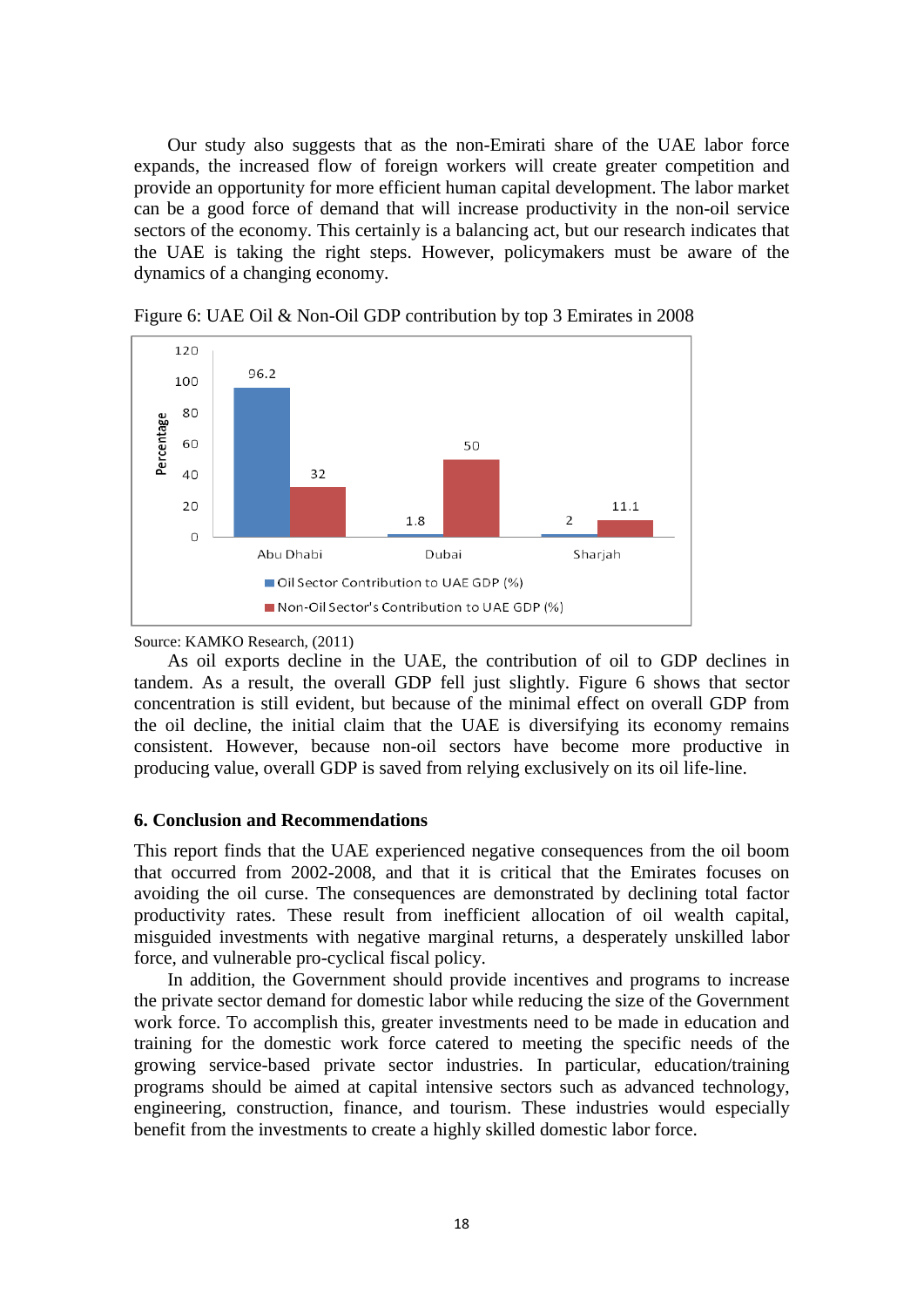It is also critical that the Emirates reduces its exposure to outside shocks resulting from the global financial crisis. The UAE is unprepared to withstand these external risks. Consistent with the action plan presented in Elhiraika and Hamed (2007), we reiterate that the UAE needs to take the following steps to increase financial security: (i) Diversifying the UAE economy with an efficient allocation of capital to the non-oil sectors, (ii) Increasing private investment, and (iii) Expanding exports to strategic partners.

To achieve economic diversification and sustainable growth, the domestic financial system should be widened in such a way as to be able to finance increased real domestic investment. In particular, the development of a well-functioning equity market should encourage the return of capital to the country by increasing foreign investments in the UAE that have the added benefit of bringing new technology into the Emirates.

Increasing investments in the private sector, while at the same time decreasing public expenditures, is another method of reducing the risk to the UAE from external shocks. Private investments are significantly more productive than public ones and should increase the Emirates' TFP. This should be accomplished within a framework of reducing public debt, a pre-requisite for sustainable growth. Expanding exports to strategic partners, particularly those with significant capital assets, can also mitigate the impacts of economic shocks outside the control of the UAE. Not only does this increase inward FDI, but it also has the potential for the transfer of high technology to the Emirates.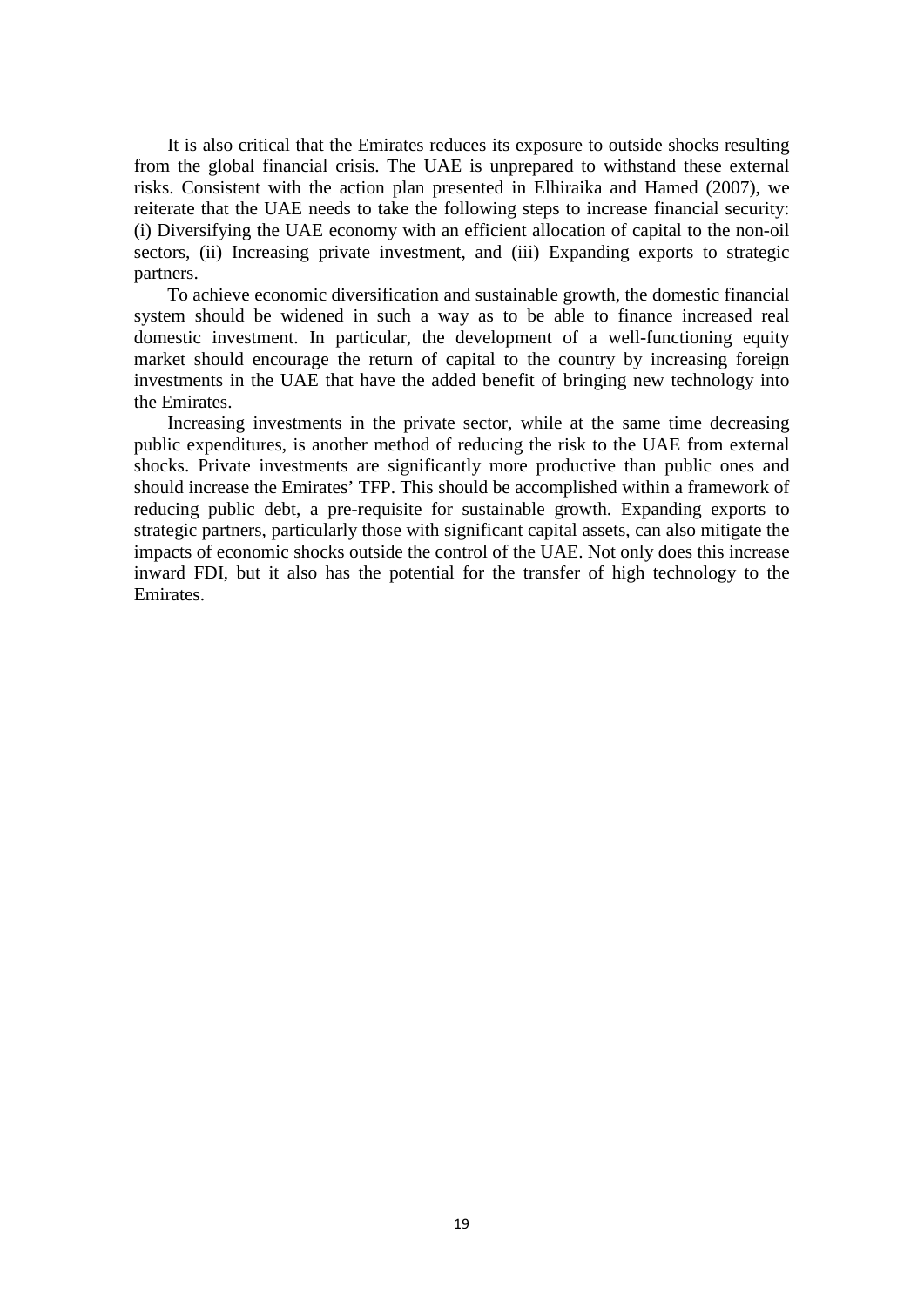#### **References**

- Abu Dhabi Economic Vision 2030 (2008), "Section Two, Abu Dhabi's Seven Area of Ongoing Economic: Policy Issues." Abu Dhabi Council for Economic Development and the Department of Planning and Economy, November.
- Abouchakra, R., C.N. Moujaes, M.R. Najjar and R. Shediac (2005), "Economic Diversification the Road to Sustainable Development". Booaz and Co Report.
- Al-Marhubi, F. (2000), "Export diversification and growth: an empirical investigation", *Applied Economics Letters* 7: 559-562.
- Al-Khawat, A. (2008), "Economic Diversification: The case of Kuwait with Reference to Oil Producing Countries". *Journal of Economic Cooperation* 29(3): 23-48.
- Askari, H. and M. Jaber (1999), "Oil-Exporting Countries of the Persian Gulf: What Happened to all That Money?", *Journal of Energy Finance and Development* 4: 185-218.
- Barro, R. (1991), "Economic Growth in across-section of Countries," *Quarterly Journal of Economics* 106(2): 407-433.
- Ben Hammouda, H., S. N. Karingi, A. E. Njuguna and M. Sadni-Jallab (2006), "La diversification, Vers un Nouveau Paradigme pour le Développement de l'Afrique", CAPC, n. 36, Centre Africain de Politique Commerciale.
- Bisat, A., El-Erian, M. and T. Helbing (1997), "Growth Investment and Saving in the Arab Countries," IMF Working Paper WP/97/85.
- Elhiraika, A.B. and A. H. Hamed (2007), "Explaining Growth in an Oil-Dependent Economy: The case of The United Arab Emirates", in J. Nugent and H. Pesaran (eds.), Explaining Growth in the Middle East (North Holland/Elsevier, Contributions to Economic Analysis Series).
- Fasano, U. (2002), "With open economy and sound policies, U.A.E. has turned oil "curse" into a blessing", IMF Survey, October, 330-332.
- Garbis, I. and G. T. Abed (2013), "Arab Spring, Countries Struggle, GCC Prospects Favorable", IIF Regional Overview on Middle East and North Africa report, Middle East and Africa Department, Institute of International Finance (IIF), October, 1-42.
- Global Investment House (2010), "UAE Economic Outlook 2010", Global Report, September, 1-41.
- Gregorio, J. and P. Guidotti (1995), "Financial development and economic growth", *World Development* 23 (3): 433-448.
- IMF (2011), "United Arab Emirates─2011 Article IV Consultation Concluding Statement", Article IV Consultation Report, March.
- IMF (2010), "United Arab Emirates: 2009 Article IV Consultation—Staff Report. Public Information Notice; and Statement by the Executive Director for United Arab Emirate", IMF Country Report No. 10/42, February.
- IMF (2009), "United Arab Emirates─2009 Article IV Consultation Concluding Statement", Article IV Consultation Report, March.
- Istaitieh, A., S. Hugo, and N. Hussain (2007), "UAE Macroeconomic Report", Macroeconomic Report Series, Dubai Chamber of Commerce and Industries, Data Management and Business Research Department, 1-52.
- Kamco Research (2011), "UAE Economic Brief and Outlook 2011", Kamco Research Report, April, 1-30.
- Makdisi, S. and I. Limam (2000), "Determinants of Growth in the MENA Countries". Paper presented at ERF Workshop held in Cairo, 6-7 April, 2001.